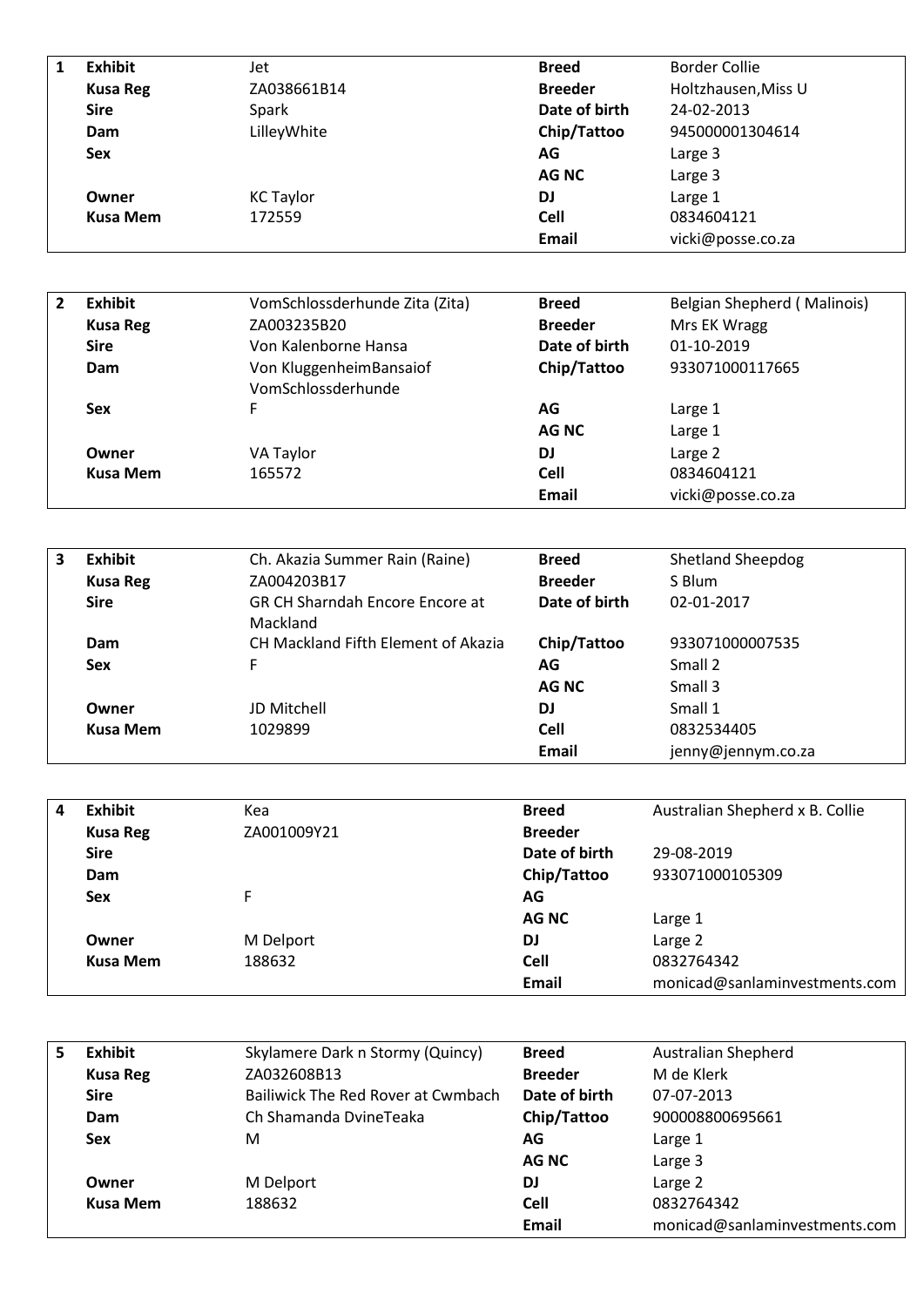| 6 | <b>Exhibit</b>  | Little Leo<br>(Leo) | <b>Breed</b>   | <b>Biewer Terrier Type</b>  |
|---|-----------------|---------------------|----------------|-----------------------------|
|   | <b>Kusa Reg</b> | ZA001035Y19         | <b>Breeder</b> |                             |
|   | <b>Sire</b>     |                     | Date of birth  | 18-02-2018                  |
|   | Dam             |                     | Chip/Tattoo    | 953010002478150             |
|   | <b>Sex</b>      | M                   | AG             | Small 1                     |
|   |                 |                     | AG NC          | Small 1                     |
|   | Owner           | M Strydom           | <b>DJ</b>      | Small 2                     |
|   | <b>Kusa Mem</b> | 172197              | <b>Cell</b>    | 0825531719                  |
|   |                 |                     | <b>Email</b>   | marizelle.strydom@gmail.com |

| Exhibit         | Trywell Little Ayla<br>(Ayla) | <b>Breed</b>   | Miniature Schnauzer         |
|-----------------|-------------------------------|----------------|-----------------------------|
| <b>Kusa Reg</b> | ZA042369B14                   | <b>Breeder</b> | C Venter                    |
| <b>Sire</b>     | Trywell Cleopatra's Rex       | Date of birth  | 12-12-2013                  |
| Dam             | Trywell April Love            | Chip/Tattoo    | 900008800788127             |
| <b>Sex</b>      | F.                            | AG             | Small 3                     |
|                 |                               | AG NC          | Small 3                     |
| Owner           | M Strydom                     | DJ             | Small 1                     |
| Kusa Mem        | 172197                        | <b>Cell</b>    | 0825531719                  |
|                 |                               | Email          | marizelle.strydom@gmail.com |

| 8 | Exhibit         | <b>Cronos</b>                  | <b>Breed</b>   | Border Collie         |
|---|-----------------|--------------------------------|----------------|-----------------------|
|   | <b>Kusa Reg</b> | ZA001153C17                    | <b>Breeder</b> | Laura Conte           |
|   | <b>Sire</b>     | Rising Sun Ennis at Canyonland | Date of birth  | 09-02-2016            |
|   | Dam             | Almighty Flame at Deneby Star  | Chip/Tattoo    | 38026007018917        |
|   | <b>Sex</b>      | м                              | AG             | Large 2               |
|   |                 |                                | AG NC          | Large 2               |
|   | Owner           | <b>NP Pretorius</b>            | <b>DJ</b>      | Large 1               |
|   | Kusa Mem        | 61482                          | <b>Cell</b>    | 083 400 8827          |
|   |                 |                                | Email          | rossbrodie1@gmail.com |

| 9 | <b>Exhibit</b>  | Leadnway Lady on Fire (Bree)    | <b>Breed</b>   | <b>Border Collie</b>  |
|---|-----------------|---------------------------------|----------------|-----------------------|
|   | <b>Kusa Reg</b> | ZA009280B19                     | <b>Breeder</b> | Leandre VD Merwe      |
|   | <b>Sire</b>     | Cronos Groce Del Nord           | Date of birth  | 09-02-2019            |
|   | Dam             | <b>Giftnell Sugar and Spice</b> | Chip/Tattoo    | 953010003510926       |
|   | <b>Sex</b>      | F.                              | AG             | Large 1               |
|   |                 |                                 | AG NC          | Large 1               |
|   | Owner           | <b>NP Pretorius</b>             | DJ             | Large 2               |
|   | <b>Kusa Mem</b> | 61482                           | <b>Cell</b>    | 083 400 8827          |
|   |                 |                                 | <b>Email</b>   | rossbrodie1@gmail.com |

| 10 | Exhibit         | CH Heatherbell Rainy Day Woman(Raine) | <b>Breed</b>   | Jack Russel Terrier        |
|----|-----------------|---------------------------------------|----------------|----------------------------|
|    | <b>Kusa Reg</b> | ZA052091B14                           | <b>Breeder</b> | H VD Vyver                 |
|    | <b>Sire</b>     | <b>Fenris Going Skiing</b>            | Date of birth  | 29-09-2014                 |
|    | Dam             | CH HeatherbellTullamor Dew            | Chip/Tattoo    | 900250000182812            |
|    | Sex             | F                                     | AG             |                            |
|    |                 |                                       | <b>AG NC</b>   |                            |
|    | Owner           | Denise Schoombie                      | DJ             | Small 2                    |
|    | <b>Kusa Mem</b> | 136931                                | <b>Cell</b>    | 083 988 6037               |
|    |                 |                                       | <b>Email</b>   | denise schoombie@gmail.com |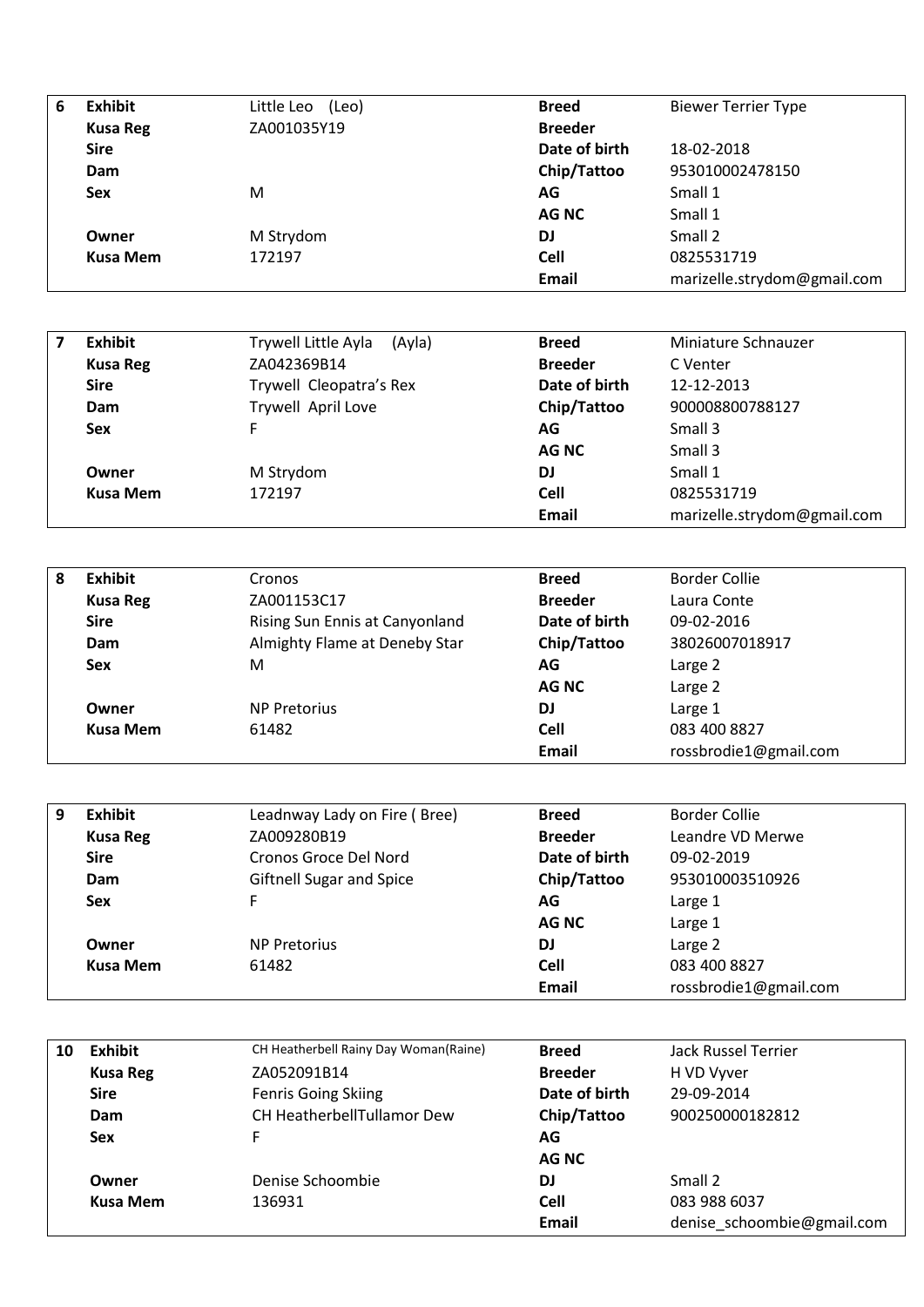| JUCKES, MR RD&JUCKES, MRS VG |
|------------------------------|
|                              |
|                              |
|                              |
|                              |
|                              |
|                              |
| denise_schoombie@gmail.com   |
|                              |

| 12 | <b>Exhibit</b>  | CH Mackland Bad Moon Rising CGC(Rebel)           | <b>Breed</b>   | <b>Border Collie</b> |
|----|-----------------|--------------------------------------------------|----------------|----------------------|
|    | <b>Kusa Reg</b> | ZA013476B15                                      | <b>Breeder</b> | N Shortland          |
|    | <b>Sire</b>     | CH Gift from Zion at Mackland (Imp Ital)         | Date of birth  | 21-08-2015           |
|    | Dam             | CH, CH DJ Mackland Steer the Line Nat DJ Gr5 '14 | Chip/Tattoo    | 900250000261722      |
|    | <b>Sex</b>      | B                                                | AG             | Medium 1             |
|    |                 |                                                  | <b>AG NC</b>   | Medium 1             |
|    | Owner           | S Wainwright                                     | <b>DJ</b>      | Medium 1             |
|    | <b>Kusa Mem</b> | 1012185                                          | <b>Cell</b>    | 076 0914343          |
|    |                 |                                                  | Email          | Jade321@live.com     |

| 13 | <b>Exhibit</b>  | Eurofire Fast Prinz (Prinz)      | <b>Breed</b>   | <b>Border Collie</b> |
|----|-----------------|----------------------------------|----------------|----------------------|
|    | <b>Kusa Reg</b> | ZA011309B17                      | <b>Breeder</b> | SJ Jacoby            |
|    | <b>Sire</b>     | Amduki's Crispy Temaki Zooka     | Date of birth  | 18-07-2017           |
|    | Dam             | <b>Eurofire Trinity of Magic</b> | Chip/Tattoo    | 933071000027906      |
|    | <b>Sex</b>      | M                                | AG             | Large 2              |
|    |                 |                                  | <b>AG NC</b>   | Large 3              |
|    | Owner           | DA Maltby                        | DJ             | Large 1              |
|    | <b>Kusa Mem</b> | 162606                           | <b>Cell</b>    | 082 881 1562         |
|    |                 |                                  | Email          | maltbyjnr@gmail.com  |

| 14 | <b>Exhibit</b>  | Roxy            | <b>Breed</b>   | Jack Russel Terrier Type |
|----|-----------------|-----------------|----------------|--------------------------|
|    | <b>Kusa Reg</b> | ZA000100Y12     | <b>Breeder</b> |                          |
|    | <b>Sire</b>     |                 | Date of birth  | 15-03-2011               |
|    | Dam             |                 | Chip/Tattoo    | 900088000511429          |
|    | <b>Sex</b>      |                 | AG             | Small 3                  |
|    |                 |                 | <b>AG NC</b>   | Small 3                  |
|    | Owner           | <b>PA Gouws</b> | <b>DJ</b>      | Small 1                  |
|    | <b>Kusa Mem</b> | 181710          | <b>Cell</b>    | 083 557 5689             |
|    |                 |                 | <b>Email</b>   | gouwspa@telkomsa.net     |

| 15 | <b>Exhibit</b>  | Lartal Roaring Thunder (Mickey) | <b>Breed</b>   | Papilon                |
|----|-----------------|---------------------------------|----------------|------------------------|
|    | <b>Kusa Reg</b> | ZA007489B19                     | <b>Breeder</b> | <b>FC Bezuidenhout</b> |
|    | <b>Sire</b>     |                                 | Date of birth  | 15-12-2018             |
|    | Dam             |                                 | Chip/Tattoo    | 953010002490027        |
|    | <b>Sex</b>      | M                               | AG             | Small 1                |
|    |                 |                                 | AG NC          | Small 1                |
|    | Owner           | <b>PA Gouws</b>                 | <b>DJ</b>      | Small 2                |
|    | <b>Kusa Mem</b> | 181710                          | <b>Cell</b>    | 083 557 5689           |
|    |                 |                                 | <b>Email</b>   | gouwspa@telkomsa.net   |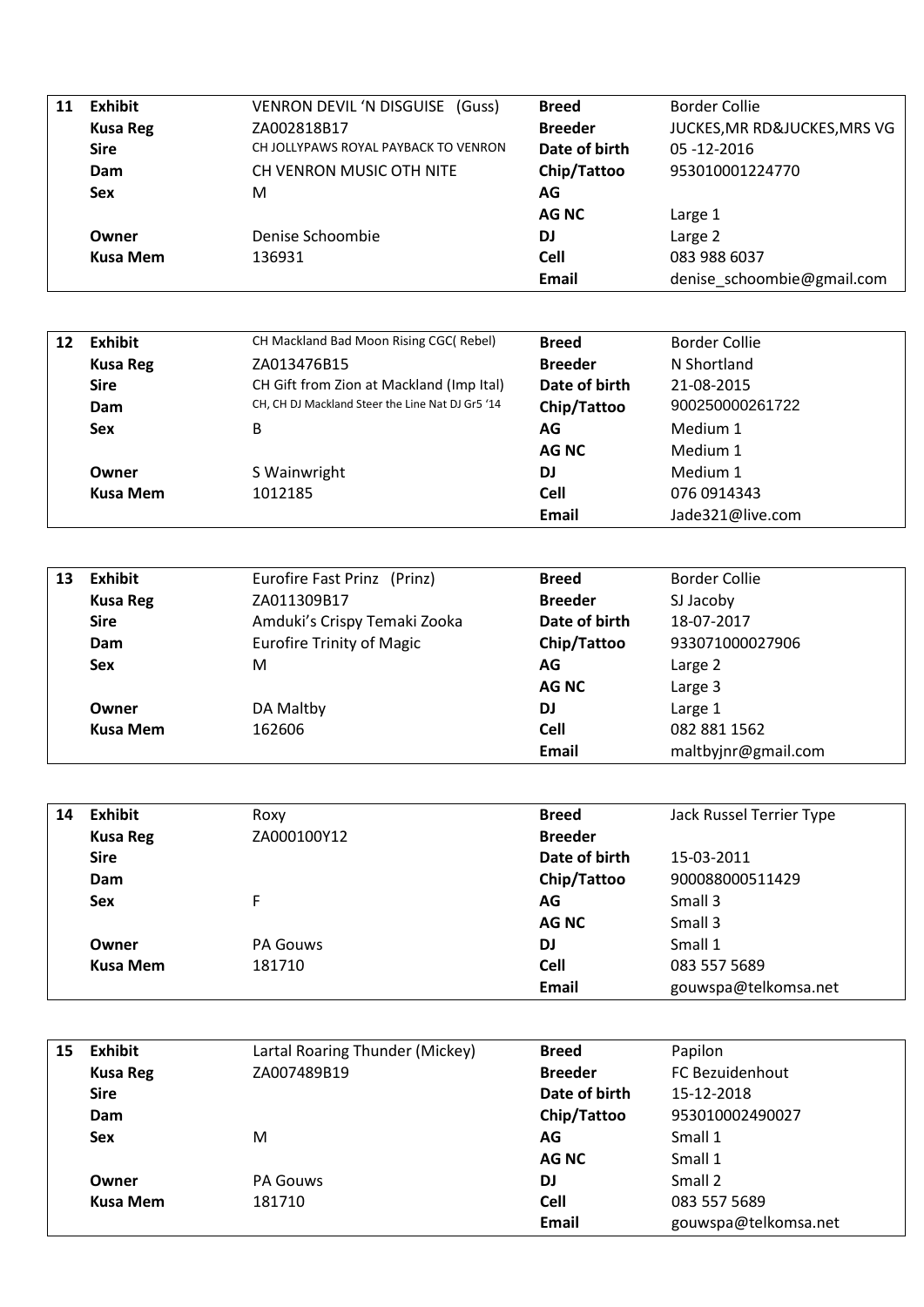| 16 | <b>Exhibit</b>  | Speed of Sound Plays The Lex (Lex) | <b>Breed</b>   | <b>Border Collie</b>            |
|----|-----------------|------------------------------------|----------------|---------------------------------|
|    | <b>Kusa Reg</b> | ZA001059C19                        | <b>Breeder</b> | S Lenz                          |
|    | <b>Sire</b>     | Mawlch Wisp                        | Date of birth  | 14-12-2017                      |
|    | Dam             | Legendary Stardust Tinni           | Chip/Tattoo    | 953010002542708                 |
|    | <b>Sex</b>      | M                                  | AG             | Large 2                         |
|    |                 |                                    | AG NC          | Large 3                         |
|    | Owner           | M de Klerk                         | <b>DJ</b>      | Large 1                         |
|    | Kusa Mem        | 1007649                            | <b>Cell</b>    | 084 944 5946                    |
|    |                 |                                    | <b>Email</b>   | capegardenmaintenance@gmail.com |

| 17 | <b>Exhibit</b>  | Leadnway Blazing Roman (Roman)  | <b>Breed</b>   | <b>Border Collie</b> |
|----|-----------------|---------------------------------|----------------|----------------------|
|    | <b>Kusa Reg</b> | ZA009282B19                     | <b>Breeder</b> | L VD Merwe           |
|    | <b>Sire</b>     | Cronos Groce Del Nord           | Date of birth  | 09-02-2019           |
|    | Dam             | <b>Giftnell Sugar and Spice</b> | Chip/Tattoo    | 9530100003510932     |
|    | <b>Sex</b>      | M                               | AG             | Large 1              |
|    |                 |                                 | AG NC          | Large 1              |
|    | Owner           | SS Dore                         | DJ             | Large 2              |
|    | <b>Kusa Mem</b> | 1046964                         | <b>Cell</b>    | 082 847 3893         |
|    |                 |                                 | Email          | ss.bagg29@gmail.com  |

| 18 | <b>Exhibit</b>  | Philchris Ruel Rumi of Kinndell (Rumi) | <b>Breed</b>   | Golden Retriever        |
|----|-----------------|----------------------------------------|----------------|-------------------------|
|    |                 |                                        |                |                         |
|    | <b>Kusa Reg</b> | ZA001076C20                            | <b>Breeder</b> | S Winter                |
|    | <b>Sire</b>     | AJ's Donovan                           | Date of birth  | 07-10-2019              |
|    | Dam             | Roughbeat Serafina of Philchris        | Chip/Tattoo    | 953010003698133         |
|    | <b>Sex</b>      | F                                      | AG             |                         |
|    |                 |                                        | AG NC          | Large 1                 |
|    | Owner           | E Thuynsma                             | <b>DJ</b>      | Large 2                 |
|    | <b>Kusa Mem</b> | 172136                                 | <b>Cell</b>    | 084 453 4234            |
|    |                 |                                        | <b>Email</b>   | coastaladmin@mweb.co.za |

| 19 | <b>Exhibit</b>  | Ch ChrisriQuasar (Quasar) | <b>Breed</b>   | <b>Border Collie</b>      |
|----|-----------------|---------------------------|----------------|---------------------------|
|    | <b>Kusa Reg</b> | ZA004491B17               | <b>Breeder</b> | C Vermeulen               |
|    | <b>Sire</b>     | Astra Lad (imp)           | Date of birth  | 15-05-2015                |
|    | Dam             | Kara (imp)                | Chip/Tattoo    | 900250000318420           |
|    | <b>Sex</b>      | B                         | AG             | Large 2                   |
|    |                 |                           | AG NC          | Large 3                   |
|    | Owner           | M Venter                  | <b>DJ</b>      | Large 1                   |
|    | <b>Kusa Mem</b> | 1013517                   | <b>Cell</b>    | 0798791557                |
|    |                 |                           | Email          | margot@bamboorocksa.co.za |

| 20 | <b>Exhibit</b>  | Spotrain Creamy Cloud (Prote)          | <b>Breed</b>   | Dalmation                 |
|----|-----------------|----------------------------------------|----------------|---------------------------|
|    | <b>Kusa Reg</b> | ZA 001011C18                           | <b>Breeder</b> | <b>B</b> Merlo            |
|    | <b>Sire</b>     | Fiacre's I'll have another at Rim Rock | Date of birth  | 25-04-2017                |
|    | Dam             | <b>Hope of Dalmawords</b>              | Chip/Tattoo    | 380260002740369 ITA       |
|    | <b>Sex</b>      | B                                      | AG             | Large 1                   |
|    |                 |                                        | <b>AG NC</b>   | Large 1                   |
|    | Owner           | M Venter                               | <b>DJ</b>      | Large 2                   |
|    | <b>Kusa Mem</b> | 1013517                                | Cell           | 0798791557                |
|    |                 |                                        | Email          | margot@bamboorocksa.co.za |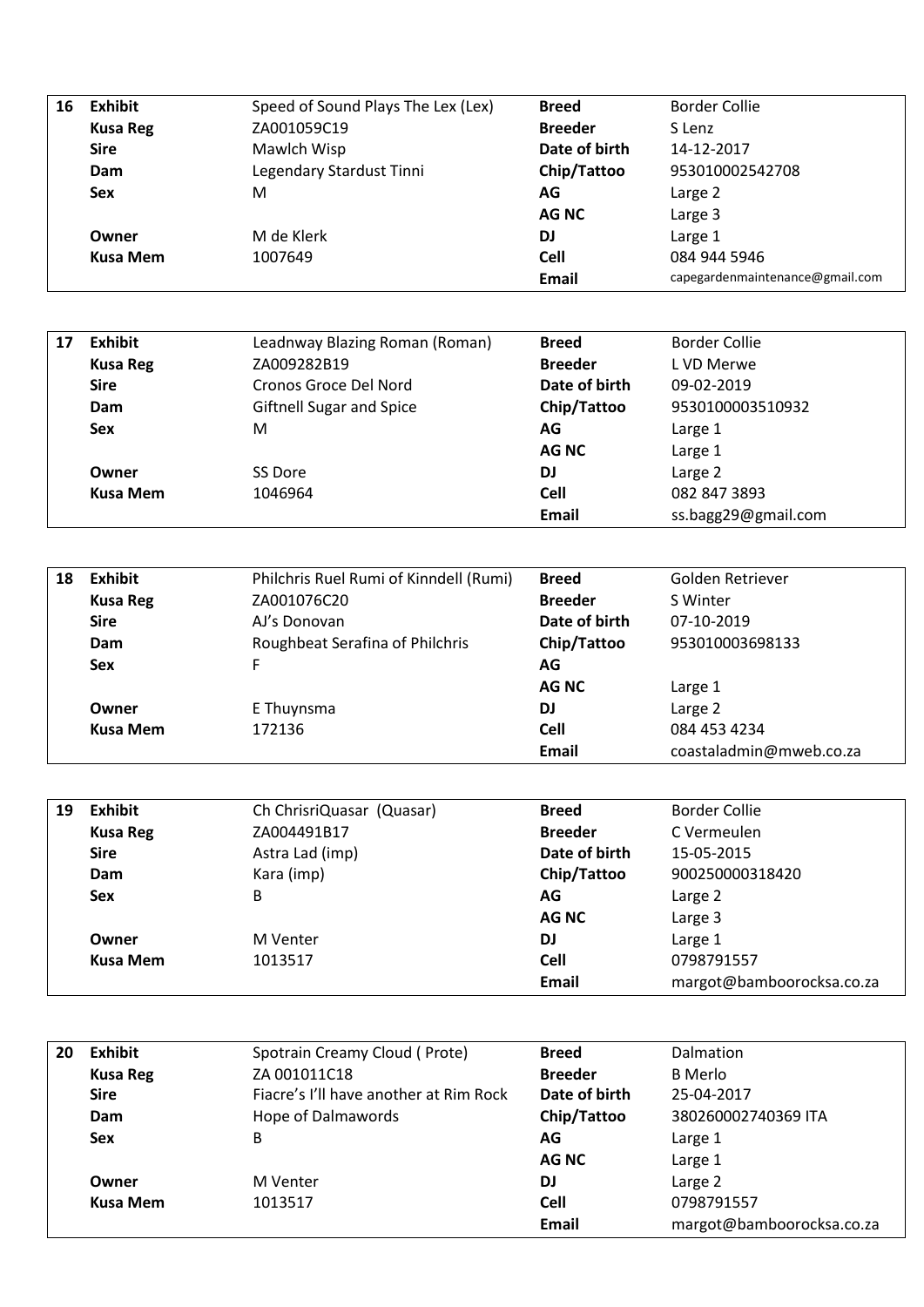| 21 | <b>Exhibit</b>  | Ch ChrisriCeleritas (Celeritas) | <b>Breed</b>   | <b>Border Collie</b>      |
|----|-----------------|---------------------------------|----------------|---------------------------|
|    | <b>Kusa Reg</b> | ZA008011B15                     | <b>Breeder</b> | C Vermeulen               |
|    | <b>Sire</b>     | Astra Lad (imp)                 | Date of birth  | 29-06-2014                |
|    | Dam             | Kara (imp)                      | Chip/Tattoo    | 900032001921025           |
|    | <b>Sex</b>      | В                               | AG             | Large 3                   |
|    |                 |                                 | AG NC          | Large 3                   |
|    | Owner           | M Venter                        | DJ             | Large 1                   |
|    | <b>Kusa Mem</b> | 1013517                         | Cell           | 0798791557                |
|    |                 |                                 | <b>Email</b>   | margot@bamboorocksa.co.za |

| 22 | <b>Exhibit</b>  | Chrisri Hex (Hex) | <b>Breed</b>   | <b>Border Collie</b>   |
|----|-----------------|-------------------|----------------|------------------------|
|    | <b>Kusa Reg</b> | ZA001024B16       | <b>Breeder</b> | CJ Vermeulen           |
|    | <b>Sire</b>     | Astra Lad         | Date of birth  | 29-11-2014             |
|    | Dam             | PD Tula           | Chip/Tattoo    | 900250000152367        |
|    | <b>Sex</b>      | M                 | AG             | Large 3                |
|    |                 |                   | <b>AG NC</b>   | Large 3                |
|    | Owner           | A Reed            | <b>DJ</b>      | Large 1                |
|    | <b>Kusa Mem</b> | 131740            | <b>Cell</b>    | 0726257161             |
|    |                 |                   | Email          | quakehunter7@gmail.com |

| 23 | <b>Exhibit</b>  | C-Krit of Linnsea                | <b>Breed</b>   | Miniature American Shepherd |
|----|-----------------|----------------------------------|----------------|-----------------------------|
|    | <b>Kusa Reg</b> | ZA014059B16                      | <b>Breeder</b> | C Holmes                    |
|    | <b>Sire</b>     | Away to me Rocket Man at Linnsea | Date of birth  | 06-05-2016                  |
|    | Dam             | Kings C-Quil                     | Chip/Tattoo    | 945000001723571             |
|    | <b>Sex</b>      | M                                | AG             | Medium 1                    |
|    |                 |                                  | <b>AGNC</b>    | Medium 1                    |
|    | Owner           | <b>KGW White</b>                 | <b>DJ</b>      | Medium 2                    |
|    | Kusa Mem        | 1024215                          | <b>Cell</b>    | 084 5559157                 |
|    |                 |                                  | <b>Email</b>   | kathskidsballito@gmail.com  |

| 24 | <b>Exhibit</b>  | Ez $2$ Luv $(E-Z)$ | <b>Breed</b>   | <b>Australian Shepherd Type</b> |
|----|-----------------|--------------------|----------------|---------------------------------|
|    | <b>Kusa Reg</b> | ZA001015Y21        | <b>Breeder</b> |                                 |
|    | <b>Sire</b>     |                    | Date of birth  | 29-08-2019                      |
|    | Dam             |                    | Chip/Tattoo    | 933071000105315                 |
|    | <b>Sex</b>      | F                  | AG             | Large 1                         |
|    |                 |                    | AG NC          | Large 1                         |
|    | Owner           | <b>KGW White</b>   | <b>DJ</b>      | Large 2                         |
|    | <b>Kusa Mem</b> | 1024215            | <b>Cell</b>    | 084 5559157                     |
|    |                 |                    | Email          | kathskidsballito@gmail.com      |

| 25 | <b>Exhibit</b>  | Bluz Kwik Pix(Pix) | <b>Breed</b>   | <b>Border Collie Type</b> |
|----|-----------------|--------------------|----------------|---------------------------|
|    | <b>Kusa Reg</b> | ZA001306Y14        | <b>Breeder</b> |                           |
|    | <b>Sire</b>     |                    | Date of birth  | 25-11-2013                |
|    | Dam             |                    | Chip/Tattoo    | 954010000148515           |
|    | <b>Sex</b>      | F                  | AG             |                           |
|    |                 |                    | <b>AGNC</b>    | Large 3                   |
|    | Owner           | <b>KP White</b>    | <b>DJ</b>      | Large 3                   |
|    | <b>Kusa Mem</b> | 1024873            | <b>Cell</b>    | 081 544 0802              |
|    |                 |                    | Email          | kirstinw6@gmail.com       |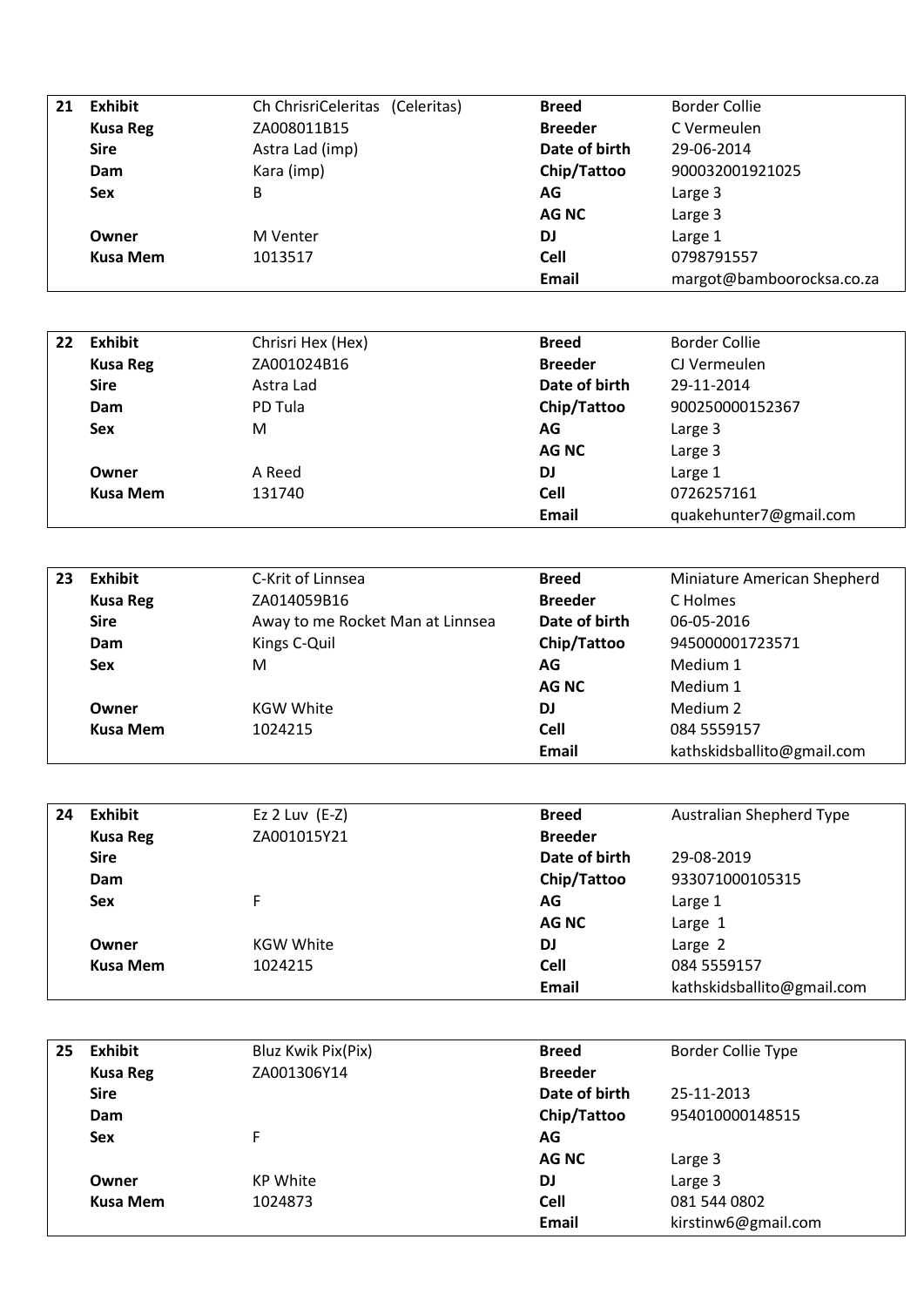| <b>Exhibit</b>  | Giftnell's Bright Star (Siri)        | <b>Breed</b>   | Border Collie         |
|-----------------|--------------------------------------|----------------|-----------------------|
| <b>Kusa Reg</b> | ZA003974B16                          | <b>Breeder</b> | L VD Merwe, O Orsmond |
| <b>Sire</b>     | Lucky For You Red Legend of Giftnell | Date of birth  | 11-08-2015            |
| Dam             | GiftnellDon'tStop Me Now             | Chip/Tattoo    | 953010000898412       |
| <b>Sex</b>      | F                                    | AG             | Large 1               |
|                 |                                      | AG NC          | Large 2               |
| Owner           | <b>KP White</b>                      | DJ             | Large 1               |
| <b>Kusa Mem</b> | 1024873                              | <b>Cell</b>    | 081 544 0802          |
|                 |                                      | <b>Email</b>   | kirstinw6@gmail.com   |
|                 |                                      |                |                       |

| 27 | <b>Exhibit</b>  | Proforza Lit up (Lit)     | <b>Breed</b>   | <b>Border Collie</b> |
|----|-----------------|---------------------------|----------------|----------------------|
|    | <b>Kusa Reg</b> | ZA006425B20               | <b>Breeder</b> | <b>T</b> Mitchell    |
|    | <b>Sire</b>     | Darlleyfalls Island Style | Date of birth  | 17-08-2018           |
|    | Dam             | Kapow For Devongem        | Chip/Tattoo    | 953010003233078      |
|    | <b>Sex</b>      | M                         | AG             | Large 1              |
|    |                 |                           | AG NC          | Large 1              |
|    | Owner           | <b>KP White</b>           | <b>DJ</b>      | Large 2              |
|    | Kusa Mem        | 1024873                   | <b>Cell</b>    | 081 544 0802         |
|    |                 |                           | Email          | kirstinw6@gmail.com  |

| 28 | <b>Exhibit</b>  | Fulocity Luv Her Wild (Neva) | <b>Breed</b>   | <b>Border Collie</b> |
|----|-----------------|------------------------------|----------------|----------------------|
|    | <b>Kusa Reg</b> | ZA008983B20                  | <b>Breeder</b> | MA Couperthwaite     |
|    | <b>Sire</b>     | Proforza Crazy Bean          | Date of birth  | 16-09-2019           |
|    | Dam             | Proforza So Daring           | Chip/Tattoo    | 953010004075278      |
|    | <b>Sex</b>      | F                            | AG             | Large 1              |
|    |                 |                              | AG NC          | Large 1              |
|    | Owner           | TSG White                    | DJ             | Large 2              |
|    | <b>Kusa Mem</b> | 1007649                      | <b>Cell</b>    | 081 734 1252         |
|    |                 |                              | Email          | white.tam6@gmail.com |

| 29 | <b>Exhibit</b>  | Renegade of Luv (Ren)                 | <b>Breed</b>   | Australian Shepherd  |
|----|-----------------|---------------------------------------|----------------|----------------------|
|    | <b>Kusa Reg</b> | ZA011180B17                           | <b>Breeder</b> | M de Klerk           |
|    | <b>Sire</b>     | Hearthside Secret Affair A Strathaven | Date of birth  | $29 - 6 - 2017$      |
|    | Dam             | Shamanda DVineTeaka                   | Chip/Tattoo    | 953010001848619      |
|    | <b>Sex</b>      | F                                     | AG             | Large 1              |
|    |                 |                                       | AG NC          | Large 1              |
|    | Owner           | TSG White                             | DJ             | Large 2              |
|    | <b>Kusa Mem</b> | 1007649                               | <b>Cell</b>    | 081 734 1252         |
|    |                 |                                       | Email          | white.tam6@gmail.com |

| 30 | Exhibit         | DenoliJade (Jade) | <b>Breed</b>   | <b>Border Collie</b>     |
|----|-----------------|-------------------|----------------|--------------------------|
|    | <b>Kusa Reg</b> | ZA009698B15       | <b>Breeder</b> | NC van Dyk               |
|    | <b>Sire</b>     | Slimjan           | Date of birth  | 18-02-2015               |
|    | Dam             | Elfa Donna        | Chip/Tattoo    | 953010000143863          |
|    | <b>Sex</b>      | F                 | AG             | Large 1                  |
|    |                 |                   | <b>AGNC</b>    | Large 1                  |
|    | Owner           | NC van Dyk        | DJ             | Large 2                  |
|    | <b>Kusa Mem</b> | 10030153          | <b>Cell</b>    | 083 413 1683             |
|    |                 |                   | <b>Email</b>   | Nelisia.denoli@gmail.com |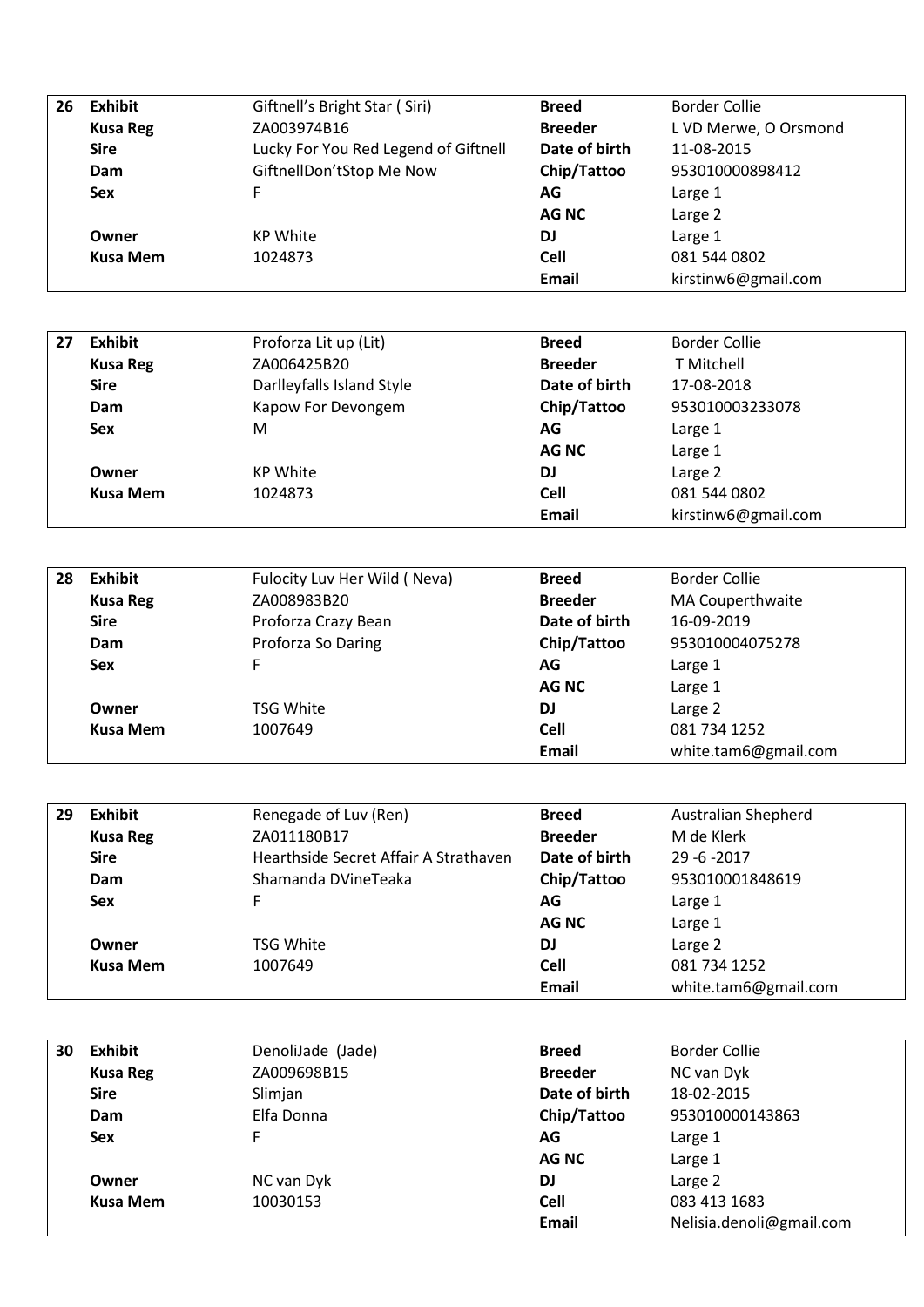| 31 | <b>Exhibit</b>  | Denoli Re (Re) | <b>Breed</b>   | Border Collie            |
|----|-----------------|----------------|----------------|--------------------------|
|    | <b>Kusa Reg</b> | ZA003455B15    | <b>Breeder</b> | NC van Dyk               |
|    | <b>Sire</b>     | Ace            | Date of birth  | 11-06-2014               |
|    | Dam             | Elfa Donna     | Chip/Tattoo    | 953010000144112          |
|    | Sex             | M              | AG             | Large 1                  |
|    |                 |                | <b>AGNC</b>    | Large 1                  |
|    | Owner           | NC van Dyk     | DJ             | Large 2                  |
|    | <b>Kusa Mem</b> | 10030153       | Cell           | 083 413 1683             |
|    |                 |                | <b>Email</b>   | Nelisia.denoli@gmail.com |

| 32 | <b>Exhibit</b>  | Elfa Donna (Donna) | <b>Breed</b>   | <b>Border Collie</b>     |
|----|-----------------|--------------------|----------------|--------------------------|
|    | <b>Kusa Reg</b> | ZA0040090B12       | <b>Breeder</b> | F Basson                 |
|    | <b>Sire</b>     | Don                | Date of birth  | 26-01-2011               |
|    | Dam             | Jessie (imp)       | Chip/Tattoo    | 900088000502086          |
|    | <b>Sex</b>      | F                  | AG             | Large 1                  |
|    |                 |                    | <b>AGNC</b>    | Large 1                  |
|    | Owner           | NC van Dyk         | <b>DJ</b>      | Large 2                  |
|    | <b>Kusa Mem</b> | 10030153           | <b>Cell</b>    | 083 413 1683             |
|    |                 |                    | <b>Email</b>   | Nelisia.denoli@gmail.com |

| 33 | <b>Exhibit</b>  | <b>Beldigo Graceful Girl</b>   | <b>Breed</b>   | Golden Retriever            |
|----|-----------------|--------------------------------|----------------|-----------------------------|
|    | <b>Kusa Reg</b> | ZA007230B18                    | <b>Breeder</b> | M Teeling                   |
|    | <b>Sire</b>     | Ch Xanthos Maserati of Chrisri | Date of birth  | 24-03-2018                  |
|    | Dam             | Ch DewmistLextravaganza        | Chip/Tattoo    | 953010002482539             |
|    | <b>Sex</b>      |                                | AG             |                             |
|    |                 |                                | AG NC          | Large 1                     |
|    | Owner           | JPP Mousley                    | DJ             | Large 2                     |
|    | <b>Kusa Mem</b> | 1036110                        | Cell           | 0726370406                  |
|    |                 |                                | <b>Email</b>   | Jessica.mousley05@gmail.com |

| 34 | <b>Exhibit</b>  | Mig in Excess                   | <b>Breed</b>   | <b>Border Collie</b> |
|----|-----------------|---------------------------------|----------------|----------------------|
|    | <b>Kusa Reg</b> | ZA001795B18                     | <b>Breeder</b> | T Lander             |
|    | <b>Sire</b>     | MawlchKep. Nat AG (L) 12        | Date of birth  | 14-11-2018           |
|    | Dam             | Ch AG Comebyanaway Endless love | Chip/Tattoo    | 953010002164248      |
|    | <b>Sex</b>      |                                 | AG             | Large 1              |
|    |                 |                                 | <b>AGNC</b>    | Large 1              |
|    | Owner           | JM Van der Nest                 | DJ             | Large 1              |
|    | <b>Kusa Mem</b> | 164731                          | <b>Cell</b>    |                      |
|    |                 |                                 | Email          |                      |

| 35 | <b>Exhibit</b>  | Solo            | <b>Breed</b>   | <b>Border Collie</b> |
|----|-----------------|-----------------|----------------|----------------------|
|    | <b>Kusa Reg</b> | ZA001084Y17     | <b>Breeder</b> |                      |
|    | <b>Sire</b>     |                 | Date of birth  | 11-04-2013           |
|    | Dam             |                 | Chip/Tattoo    | 991001000555856      |
|    | <b>Sex</b>      |                 | AG             | Large 3              |
|    |                 |                 | <b>AG NC</b>   | Large 3              |
|    | Owner           | JM Van der Nest | <b>DJ</b>      | Large 1              |
|    | <b>Kusa Mem</b> | 164731          | <b>Cell</b>    |                      |
|    |                 |                 | Email          |                      |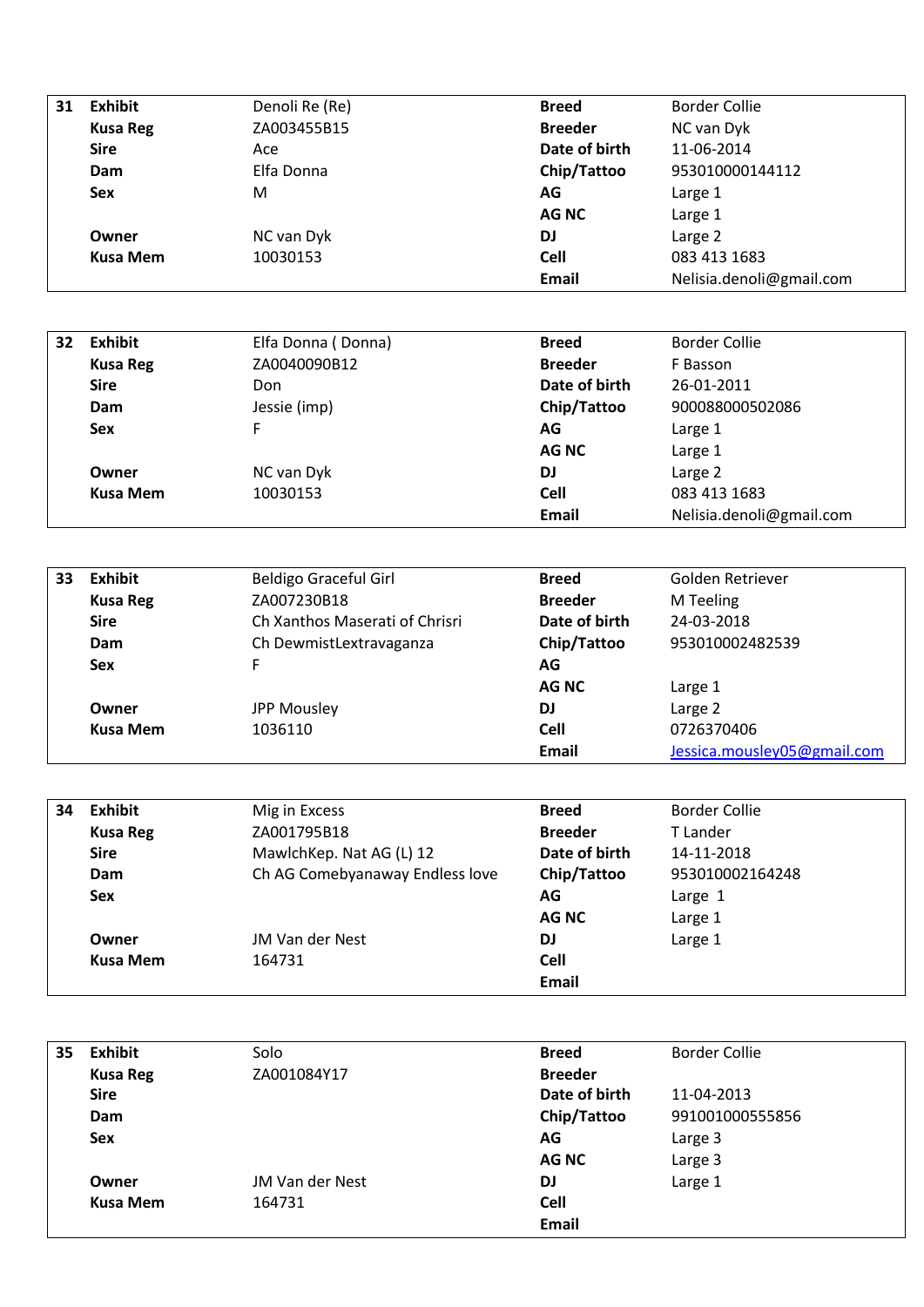| 36 | <b>Exhibit</b>  | Tatsu of Kairos (Tzar) | <b>Breed</b>   | Border Collie         |
|----|-----------------|------------------------|----------------|-----------------------|
|    | <b>Kusa Reg</b> | ZA001126C19            | <b>Breeder</b> |                       |
|    | <b>Sire</b>     |                        | Date of birth  | 27-05-2018            |
|    | Dam             |                        | Chip/Tattoo    | 191100000960241       |
|    | <b>Sex</b>      | M                      | AG             | Large 1               |
|    |                 |                        | <b>AGNC</b>    | Large 2               |
|    | Owner           | A Meintjes             | DJ.            | Large 2               |
|    | <b>Kusa Mem</b> | 177530                 | <b>Cell</b>    | 082 463 3644          |
|    |                 |                        | <b>Email</b>   | annaretm@telkomsa.net |

| 37 | Exhibit         | Catch Me If You Can (Catchi) | <b>Breed</b>   | <b>Border Collie</b>  |
|----|-----------------|------------------------------|----------------|-----------------------|
|    | <b>Kusa Reg</b> | ZA029421B13                  | <b>Breeder</b> |                       |
|    | <b>Sire</b>     |                              | Date of birth  | 05-07-2012            |
|    | Dam             |                              | Chip/Tattoo    | 900008800291367       |
|    | <b>Sex</b>      | F.                           | AG             | Large 3               |
|    |                 |                              | <b>AGNC</b>    | Large 3               |
|    | Owner           | A Meintjes                   | <b>DJ</b>      |                       |
|    | <b>Kusa Mem</b> | 177530                       | <b>Cell</b>    | 082 463 3644          |
|    |                 |                              | Email          | annaretm@telkomsa.net |

| 38 | <b>Exhibit</b>  | Lovemix Dream of David Bowie (Bowie) | <b>Breed</b>   | Kooikerhondje         |
|----|-----------------|--------------------------------------|----------------|-----------------------|
|    | <b>Kusa Reg</b> | ZA000123C11                          | <b>Breeder</b> |                       |
|    | <b>Sire</b>     |                                      | Date of birth  | 18-11-2010            |
|    | Dam             |                                      | Chip/Tattoo    | 968000005671004       |
|    | <b>Sex</b>      | M                                    | AG             | Medium 3              |
|    |                 |                                      | AG NC          | Medium 3              |
|    | Owner           | A Meintjes                           | <b>DJ</b>      |                       |
|    | Kusa Mem        | 177530                               | <b>Cell</b>    | 082 463 3644          |
|    |                 |                                      | <b>Email</b>   | annaretm@telkomsa.net |

| 39 | <b>Exhibit</b>  | Elison's Primrose (Rozi) | <b>Breed</b>   | Kooikerhondje         |
|----|-----------------|--------------------------|----------------|-----------------------|
|    | <b>Kusa Reg</b> | ZA001011C17              | <b>Breeder</b> |                       |
|    | <b>Sire</b>     |                          | Date of birth  | 17-12-2015            |
|    | Dam             |                          | Chip/Tattoo    | 705091000000884       |
|    | <b>Sex</b>      | F                        | AG             | Small 3               |
|    |                 |                          | AG NC          | Small 3               |
|    | Owner           | A Meintjes               | <b>DJ</b>      |                       |
|    | Kusa Mem        | 177530                   | <b>Cell</b>    | 082 463 3644          |
|    |                 |                          | Email          | annaretm@telkomsa.net |

| 40 | Exhibit         | Ch Mochavulin Spring Fou Fleur for Rembrook<br>CGC(go) BH-VT | <b>Breed</b>   | Golden Retriever      |
|----|-----------------|--------------------------------------------------------------|----------------|-----------------------|
|    | <b>Kusa Reg</b> | ZA051750B14                                                  | <b>Breeder</b> | A Sauer               |
|    | <b>Sire</b>     | In CH, SA ChNaragoldColour Me Gold                           | Date of birth  | 16-09-2014            |
|    | Dam             | Mochavulin Princess Fyrfly                                   | Chip/Tattoo    | 953010000432978       |
|    | <b>Sex</b>      | F                                                            | AG             | Large 2               |
|    |                 |                                                              | AG NC          | Large 3               |
|    | Owner           | N Moss                                                       | <b>DJ</b>      | Large 1               |
|    | <b>Kusa Mem</b> | 1023303                                                      | <b>Cell</b>    | 061 483 7775          |
|    |                 |                                                              | Email          | Nikki.cyan@mweb.co.za |
|    |                 |                                                              |                |                       |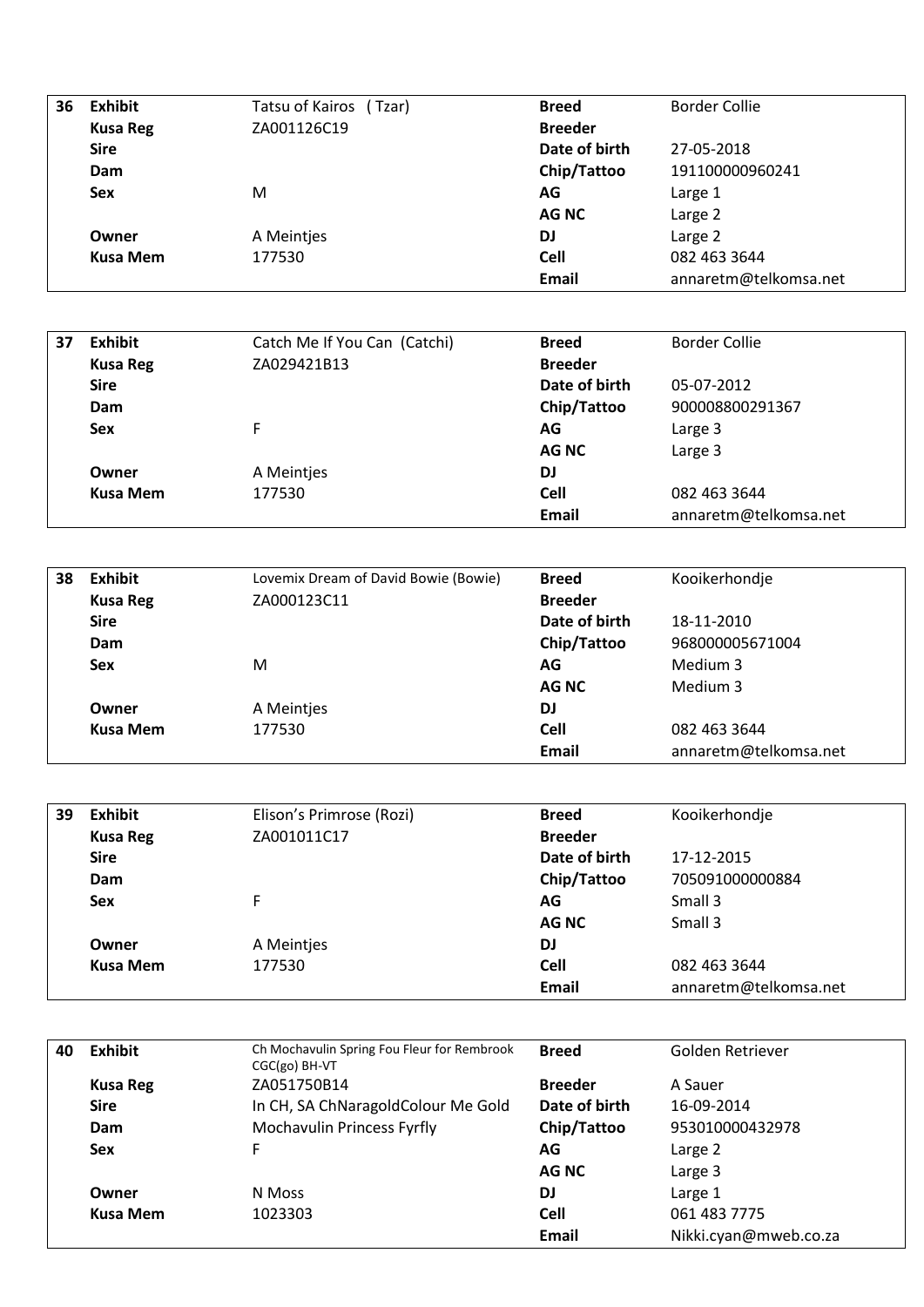| 41 | <b>Exhibit</b>  | WilltowinSenXational      | <b>Breed</b>   | <b>Border Collie</b> |
|----|-----------------|---------------------------|----------------|----------------------|
|    | <b>Kusa Reg</b> | ZA001794B18               | <b>Breeder</b> | T Lander             |
|    | <b>Sire</b>     | MalwchKep                 | Date of birth  | 14-11-2017           |
|    | Dam             | Comebyanaway Endless Love | Chip/Tattoo    | 953010002164242      |
|    | <b>Sex</b>      | M                         | AG             | Large 1              |
|    |                 |                           | <b>AG NC</b>   | Large 1              |
|    | Owner           | T Lander                  | <b>DJ</b>      | Large 2              |
|    | <b>Kusa Mem</b> | 136826                    | <b>Cell</b>    |                      |
|    |                 |                           | Email          | Sassica1@gmail.com   |

| 42 | Exhibit         | Mackland Work It (Sadie)                                                           | <b>Breed</b>   | <b>Shetland Sheepdog</b>      |
|----|-----------------|------------------------------------------------------------------------------------|----------------|-------------------------------|
|    | <b>Kusa Reg</b> | ZA013214B16                                                                        | <b>Breeder</b> | D Crawshaw & N Shortland      |
|    | <b>Sire</b>     | Ch, GR Ch (breed)Ch Sharndah Encore Encore at<br>Mackland ZAW'17 ZAF18 Imp (Aus)   | Date of birth  | 04-08-2016                    |
|    | Dam             | Ch Wud, Ch Ob Mackland Roddenberry WUD EX,<br>KUSA NAT OB '17 Kusa NAT OB '18 CDEX | Chip/Tattoo    | 95301001222782                |
|    | <b>Sex</b>      | F                                                                                  | AG             | Medium 2                      |
|    |                 |                                                                                    | AG NC          | Medium 3                      |
|    | Owner           | R Prinsloo                                                                         | DJ             | Medium 1                      |
|    | Kusa Mem        | 1000694                                                                            | <b>Cell</b>    | 082 941 8881                  |
|    |                 |                                                                                    | Email          | r.prinsloo.stardust@gmail.com |

| 43 | Exhibit         | Comebyanaway Lady in Red (Esprit) | <b>Breed</b>   | <b>Border Collie</b> |
|----|-----------------|-----------------------------------|----------------|----------------------|
|    | <b>Kusa Reg</b> | ZA 001389C14                      | <b>Breeder</b> | T Lander             |
|    | <b>Sire</b>     | Comebyanaway Will He Weave        | Date of birth  | 05-12-2012           |
|    | Dam             | Red Instead at Comebyanaway       | Chip/Tattoo    | 981000004968961      |
|    | <b>Sex</b>      | F                                 | AG             | Large 3              |
|    |                 |                                   | AG NC          | Large 3              |
|    | Owner           | T Lander                          | DJ             | Large 1              |
|    | <b>Kusa Mem</b> | 136826                            | <b>Cell</b>    |                      |
|    |                 |                                   | Email          | Sassica1@gmail.com   |

| 44 | Exhibit         | Lhea        | <b>Breed</b>   | <b>Border Collie Type</b> |
|----|-----------------|-------------|----------------|---------------------------|
|    | <b>Kusa Reg</b> | ZA001064Y19 | <b>Breeder</b> |                           |
|    | <b>Sire</b>     |             | Date of birth  | 13-08-2012                |
|    | Dam             |             | Chip/Tattoo    | 945000001537047           |
|    | <b>Sex</b>      | F           | AG             | Large 1                   |
|    |                 |             | <b>AGNC</b>    | Large 1                   |
|    | Owner           | PJ Olivier  | <b>DJ</b>      | Large 2                   |
|    | <b>Kusa Mem</b> | 1043873     | <b>Cell</b>    | 0832271975                |
|    |                 |             | Email          | penelopejaneo@gmail.com   |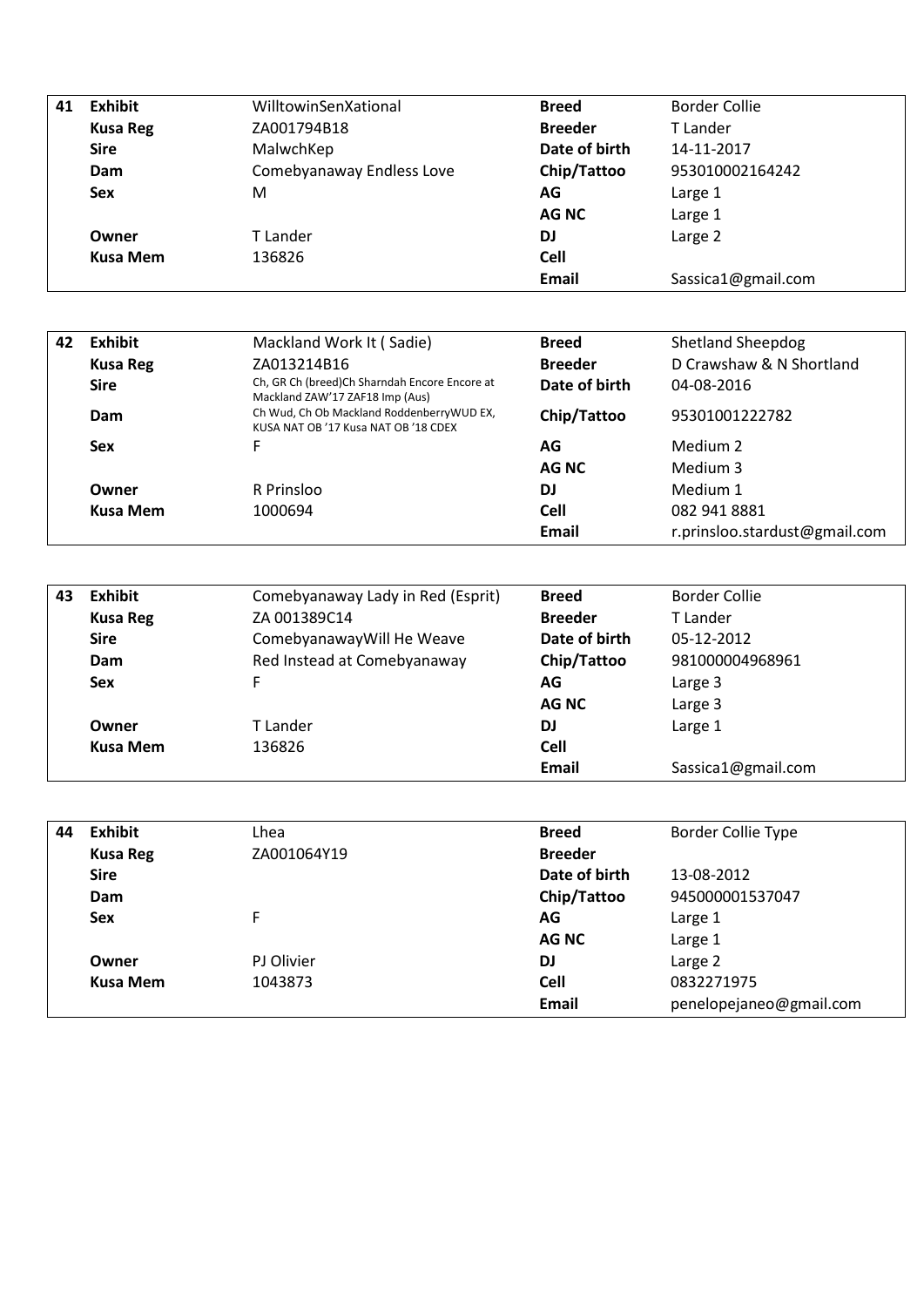| 45 | <b>Exhibit</b>  | Kinko Zara   | <b>Breed</b>   | Australian Kelpie      |
|----|-----------------|--------------|----------------|------------------------|
|    | <b>Kusa Reg</b> | ZA003231B19  | <b>Breeder</b> | J Swart                |
|    | <b>Sire</b>     | Kinko Brons  | Date of birth  | 07-03-2018             |
|    | Dam             | Kinko Claire | Chip/Tattoo    | 985113000799703        |
|    | <b>Sex</b>      | F            | AG             |                        |
|    |                 |              | AG NC          | Large 1                |
|    | Owner           | S Kleijnhans | <b>DJ</b>      | Large 2                |
|    | <b>Kusa Mem</b> | 84070        | <b>Cell</b>    | 082 533 1721           |
|    |                 |              | <b>Email</b>   | susan@razzledogs.co.za |

| 46 | <b>Exhibit</b>  | Lexi         | <b>Breed</b>   | Kelpie Type            |
|----|-----------------|--------------|----------------|------------------------|
|    | <b>Kusa Reg</b> | ZA001041Y15  | <b>Breeder</b> |                        |
|    | <b>Sire</b>     |              | Date of birth  | 24-05-2013             |
|    | Dam             |              | Chip/Tattoo    | 9000088007990955       |
|    | <b>Sex</b>      | F            | AG             |                        |
|    |                 |              | <b>AGNC</b>    | Medium 3               |
|    | Owner           | S Kleijnhans | <b>DJ</b>      | Medium 1               |
|    | <b>Kusa Mem</b> | 84070        | <b>Cell</b>    | 082 533 1721           |
|    |                 |              | <b>Email</b>   | susan@razzledogs.co.za |

| 47 | <b>Exhibit</b>  | Mackland Red e Stede (Red)                       | <b>Breed</b>   | Border Collie        |
|----|-----------------|--------------------------------------------------|----------------|----------------------|
|    | <b>Kusa Reg</b> | ZA040751B14                                      | <b>Breeder</b> | N Shortland          |
|    | <b>Sire</b>     | Gift from Zion for Mackland                      | Date of birth  | 20-01-2014           |
|    | Dam             | Ch Majestic Elite Brave Chakotay for<br>Mackland | Chip/Tattoo    | 900008800792280      |
|    | <b>Sex</b>      | F                                                | AG             | Large 3              |
|    |                 |                                                  | AG NC          | Large 3              |
|    | Owner           | SK Stedman                                       | DJ             |                      |
|    | Kusa Mem        | 183978                                           | <b>Cell</b>    | 082 460 2194         |
|    |                 |                                                  | Email          | samstedman@gmail.com |

| 48 | <b>Exhibit</b>  | MacklandChuckIberiblaze(Bly)  | <b>Breed</b>   | <b>Border Collie</b>    |
|----|-----------------|-------------------------------|----------------|-------------------------|
|    | <b>Kusa Reg</b> | ZA005472B17                   | <b>Breeder</b> | N Shortland & S Stedman |
|    | <b>Sire</b>     | Gift from Zion for Mackland   | Date of birth  | 25-01-2017              |
|    | Dam             | <b>MacklandLookinF Action</b> | Chip/Tattoo    | 933071000010962         |
|    | <b>Sex</b>      | F.                            | AG             |                         |
|    |                 |                               | AG NC          | Large 1                 |
|    | Owner           | SK Stedman                    | DJ             | Large 2                 |
|    | <b>Kusa Mem</b> | 183978                        | <b>Cell</b>    | 082 460 2194            |
|    |                 |                               | Email          | samstedman@gmail.com    |

| 49 | <b>Exhibit</b>  | Mackland Rev It Up (Cal)               | <b>Breed</b>   | Border Collie        |
|----|-----------------|----------------------------------------|----------------|----------------------|
|    | <b>Kusa Reg</b> | ZA018078B11                            | <b>Breeder</b> | N Shortland          |
|    | <b>Sire</b>     | Ch GR CH (fly) GiftnellOne SuperDenver | Date of birth  | 23-09-2011           |
|    | Dam             | Ch Majestic Elite Brave Chakotay for   | Chip/Tattoo    | 900008800405716/     |
|    |                 | <b>Mackland</b>                        |                | 900008800512093      |
|    | <b>Sex</b>      | M                                      | AG             |                      |
|    |                 |                                        | AG NC          | Large 3              |
|    | Owner           | SK Stedman                             | <b>DJ</b>      |                      |
|    | Kusa Mem        | 183978                                 | <b>Cell</b>    | 082 460 2194         |
|    |                 |                                        | <b>Email</b>   | samstedman@gmail.com |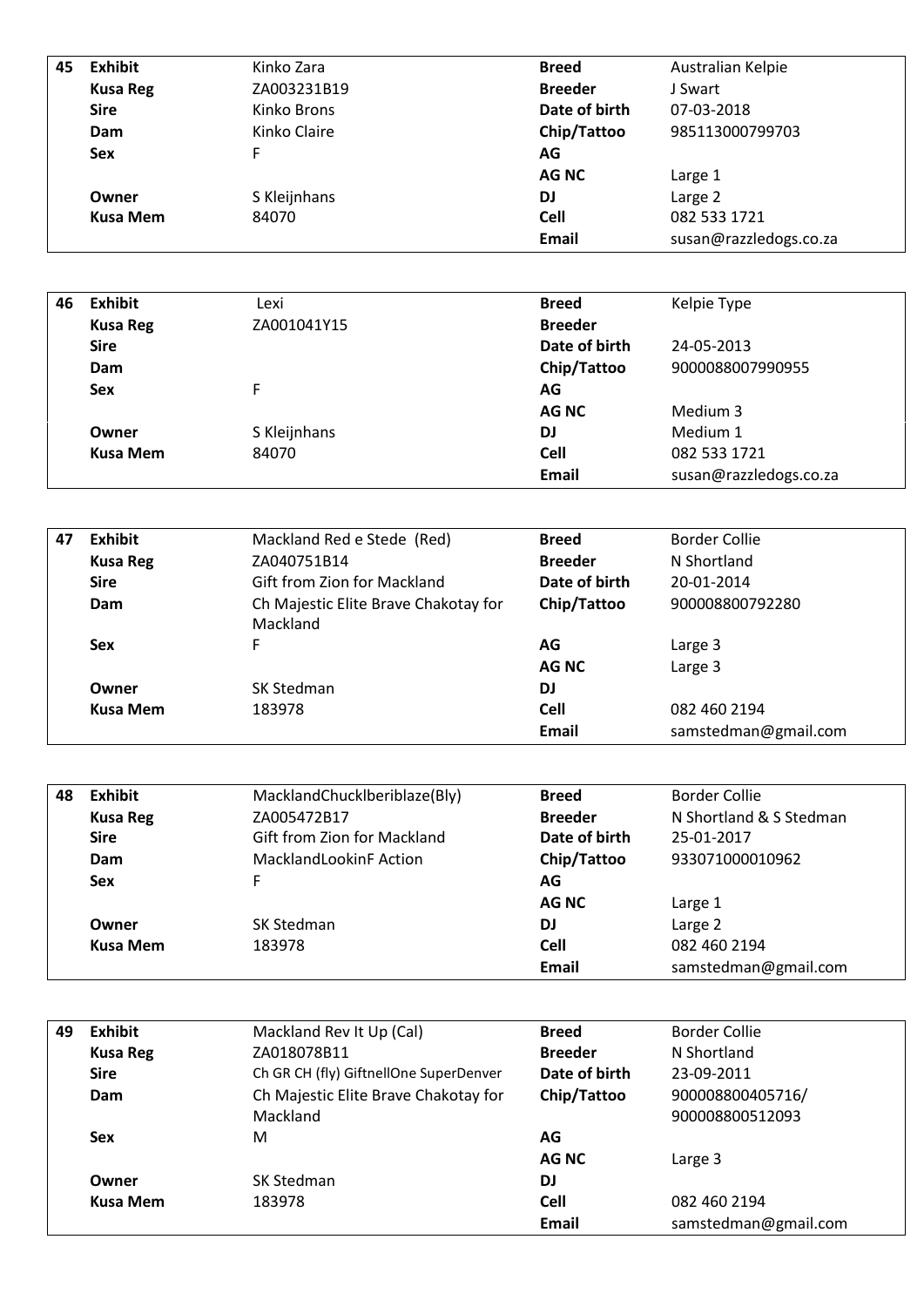| 50 | <b>Exhibit</b>  | It'sFate (F8) | <b>Breed</b>   | <b>Border Collie</b>        |
|----|-----------------|---------------|----------------|-----------------------------|
|    | <b>Kusa Reg</b> | ZA004397B19   | <b>Breeder</b> |                             |
|    | <b>Sire</b>     |               | Date of birth  | 27-02-2018                  |
|    | Dam             |               | Chip/Tattoo    | 933071000048481             |
|    | <b>Sex</b>      | F.            | AG             |                             |
|    |                 |               | <b>AG NC</b>   | Large 1                     |
|    | Owner           | RC Compaan    | <b>DJ</b>      | Large 2                     |
|    | <b>Kusa Mem</b> | 1019923       | <b>Cell</b>    | 0827791897                  |
|    |                 |               | <b>Email</b>   | roche@upfrontsoftware.co.za |
|    |                 |               |                |                             |

| 51 | <b>Exhibit</b>  | Kinko Django      | <b>Breed</b>   | Australian Kelpie           |
|----|-----------------|-------------------|----------------|-----------------------------|
|    | <b>Kusa Reg</b> | ZA005692B16       | <b>Breeder</b> |                             |
|    | <b>Sire</b>     |                   | Date of birth  | 15-01-2014                  |
|    | Dam             |                   | Chip/Tattoo    | 4C4A076274                  |
|    | <b>Sex</b>      | M                 | AG             | Large 2                     |
|    |                 |                   | <b>AG NC</b>   | Large 3                     |
|    | Owner           | <b>RC Compaan</b> | <b>DJ</b>      | Large 1                     |
|    | <b>Kusa Mem</b> | 1019923           | <b>Cell</b>    | 0827791897                  |
|    |                 |                   | <b>Email</b>   | roche@upfrontsoftware.co.za |

| 52 | <b>Exhibit</b>  | Sumo              | <b>Breed</b>   | <b>Staffordshire Terrier Type</b> |
|----|-----------------|-------------------|----------------|-----------------------------------|
|    | <b>Kusa Reg</b> | ZA001056Y13       | <b>Breeder</b> |                                   |
|    | <b>Sire</b>     |                   | Date of birth  | 19-12-2011                        |
|    | Dam             |                   | Chip/Tattoo    | 4C497A2F34                        |
|    | <b>Sex</b>      | M                 | AG             | Medium 3                          |
|    |                 |                   | <b>AGNC</b>    | Medium 3                          |
|    | Owner           | <b>RC Compaan</b> | <b>DJ</b>      | Medium 1                          |
|    | <b>Kusa Mem</b> | 1019923           | <b>Cell</b>    | 0827791897                        |
|    |                 |                   | Email          | roche@upfrontsoftware.co.za       |

| 53 | <b>Exhibit</b>  | Timber on Fire (Timber)    | <b>Breed</b>   | <b>Brittany</b>          |
|----|-----------------|----------------------------|----------------|--------------------------|
|    | <b>Kusa Reg</b> | ZA005871B16                | <b>Breeder</b> | Dr C Beyers              |
|    | <b>Sire</b>     | Son-of-a-Gunn of WildWings | Date of birth  | 18-11-2015               |
|    | Dam             | Luka                       | Chip/Tattoo    | 953010000893308          |
|    | <b>Sex</b>      | F                          | AG             | Large 1                  |
|    |                 |                            | AG NC          | Large 2                  |
|    | Owner           | LA Barnard                 | DJ             |                          |
|    | <b>Kusa Mem</b> | 186467                     | <b>Cell</b>    | 0835355912               |
|    |                 |                            | Email          | Agilitylab2013@gmail.com |

| 54 | Exhibit         | On Target's Most Wanted (Swift) | <b>Breed</b>   | Border Collie            |
|----|-----------------|---------------------------------|----------------|--------------------------|
|    | <b>Kusa Reg</b> | ZA001084C13                     | <b>Breeder</b> | L Kronz& M Kline         |
|    | <b>Sire</b>     | Ignited Offon Sooner or later   | Date of birth  | $06-01-12$               |
|    | Dam             | Kay II                          | Chip/Tattoo    | 985121009942797          |
|    | <b>Sex</b>      | м                               | AG             | Large 3                  |
|    |                 |                                 | AG NC          | Large 3                  |
|    | Owner           | LA Barnard                      | <b>DJ</b>      |                          |
|    | Kusa Mem        | 186467                          | Cell           | 0835355912               |
|    |                 |                                 | Email          | Agilitylab2013@gmail.com |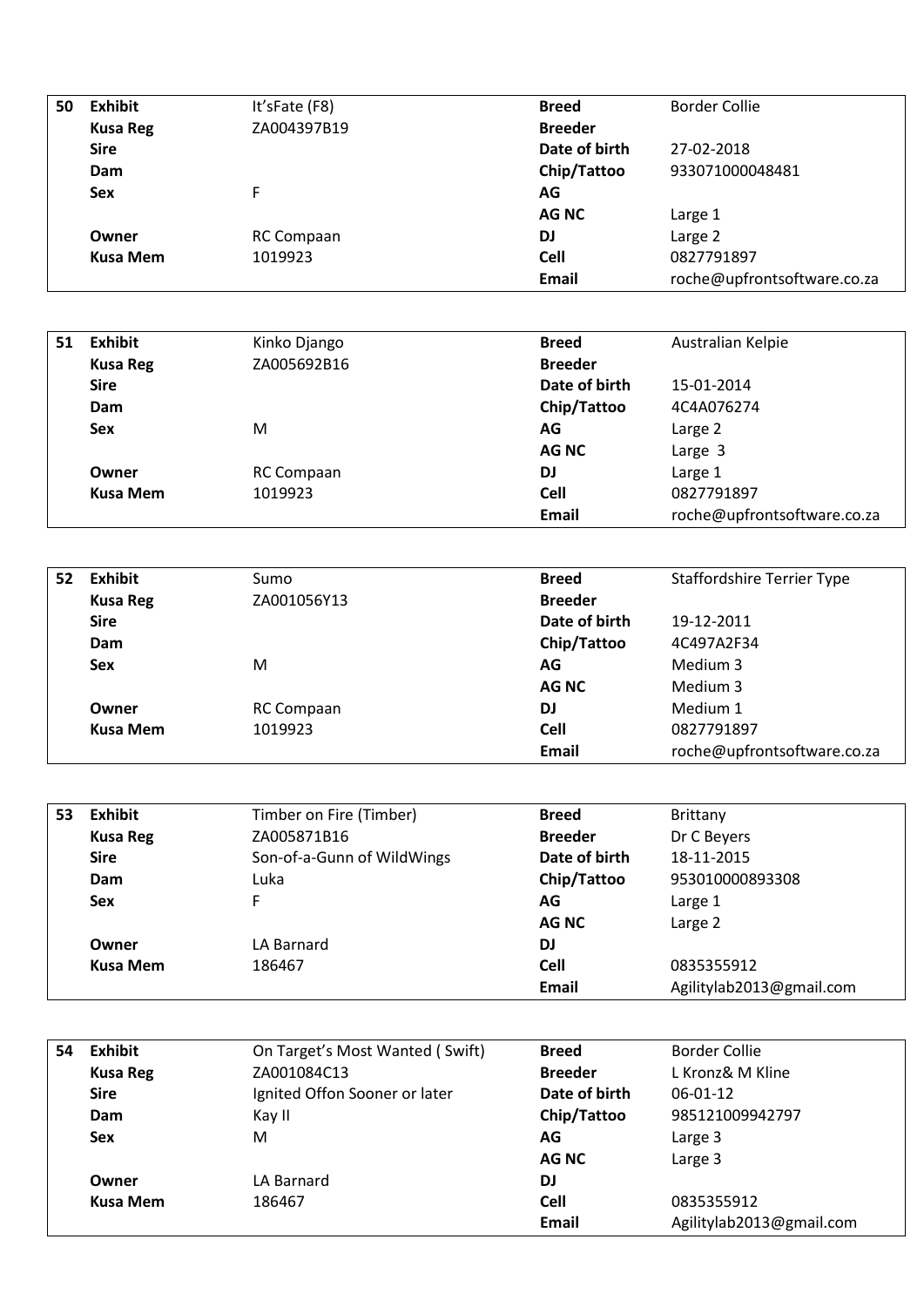| 55 | <b>Exhibit</b>  | Lucy        | <b>Breed</b>   | <b>Border Collie Type</b> |
|----|-----------------|-------------|----------------|---------------------------|
|    | <b>Kusa Reg</b> | ZA001005Y20 | <b>Breeder</b> |                           |
|    | <b>Sire</b>     |             | Date of birth  | 11-12-2017                |
|    | Dam             |             | Chip/Tattoo    | 953010002167714           |
|    | <b>Sex</b>      | F           | AG             | Large 1                   |
|    |                 |             | <b>AG NC</b>   | Large 1                   |
|    | Owner           | S Bosman    | <b>DJ</b>      | Large 2                   |
|    | <b>Kusa Mem</b> | 1041953     | <b>Cell</b>    | 0747571123                |
|    |                 |             | <b>Email</b>   | stef@cosmicpets.co.za     |

| 56 | <b>Exhibit</b>  | Pepsi Cola (Pepsi) | <b>Breed</b>   | <b>Border Collie Type</b> |
|----|-----------------|--------------------|----------------|---------------------------|
|    | <b>Kusa Reg</b> | ZA001066Y15        | <b>Breeder</b> |                           |
|    | <b>Sire</b>     |                    | Date of birth  | 01-01-2013                |
|    | Dam             |                    | Chip/Tattoo    | 953010000438177           |
|    | <b>Sex</b>      |                    | AG             | Medium 3                  |
|    |                 |                    | AG NC          | Medium 3                  |
|    | Owner           | T Van Eeden        | <b>DJ</b>      | Medium 1                  |
|    | <b>Kusa Mem</b> | 1026105            | <b>Cell</b>    | 0611776696                |
|    |                 |                    | <b>Email</b>   | Talita.ve2@gmail.com      |

| 57 | <b>Exhibit</b>  | Blitzunddonner (Blitz) | <b>Breed</b>   | <b>Border Collie</b> |
|----|-----------------|------------------------|----------------|----------------------|
|    | <b>Kusa Reg</b> | ZA001091Y18            | <b>Breeder</b> |                      |
|    | <b>Sire</b>     |                        | Date of birth  | 16-05-2017           |
|    | Dam             |                        | Chip/Tattoo    | 953010002165674      |
|    | <b>Sex</b>      | F                      | AG             | Large 1              |
|    |                 |                        | <b>AG NC</b>   | Large 1              |
|    | Owner           | T Van Eeden            | <b>DJ</b>      | Large 2              |
|    | <b>Kusa Mem</b> | 1026105                | <b>Cell</b>    | 0611776696           |
|    |                 |                        | Email          | Talita.ve2@gmail.com |

| 58 | <b>Exhibit</b>  | Bizy        | Breed          | <b>Border Collie</b> |
|----|-----------------|-------------|----------------|----------------------|
|    | <b>Kusa Reg</b> | ZA001008Y21 | <b>Breeder</b> |                      |
|    | <b>Sire</b>     |             | Date of birth  | 01-12-2018           |
|    | Dam             |             | Chip/Tattoo    | 992003000048141      |
|    | <b>Sex</b>      | F           | AG             |                      |
|    |                 |             | <b>AG NC</b>   | Large 1              |
|    | Owner           | T Burns     | <b>DJ</b>      | Large 2              |
|    | <b>Kusa Mem</b> | 164970      | <b>Cell</b>    | 0823078731           |
|    |                 |             | Email          | Baultm58@gmail.com   |

| 59 | <b>Exhibit</b>  | Mawich Duffy (Duffy) | <b>Breed</b>   | <b>Border Collie</b> |
|----|-----------------|----------------------|----------------|----------------------|
|    | <b>Kusa Reg</b> | ZA001060C18          | <b>Breeder</b> | A Marekovic          |
|    | <b>Sire</b>     | Malwch Wisp          | Date of birth  | 04-11-2016           |
|    | Dam             | Asa                  | Chip/Tattoo    | 191035000006652      |
|    | <b>Sex</b>      | F                    | AG             | Large 3              |
|    |                 |                      | AG NC          | Large 3              |
|    | Owner           | RM Hall              | <b>DJ</b>      | Large 1              |
|    | <b>Kusa Mem</b> | 1020166              | <b>Cell</b>    | 0798782092           |
|    |                 |                      | <b>Email</b>   | Rob.hall@lantic.net  |
|    |                 |                      |                |                      |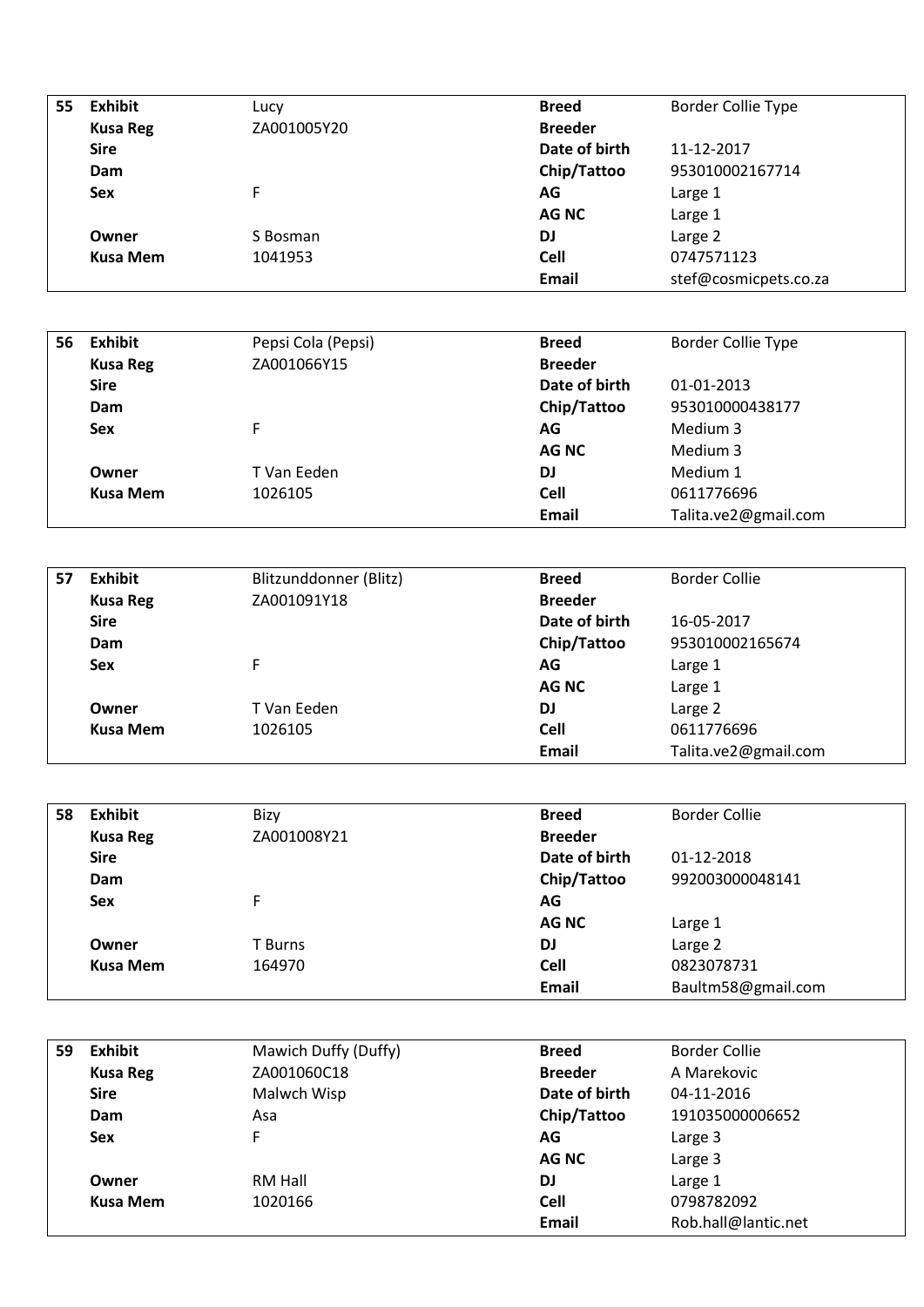| <b>Exhibit</b>  | Essi of Austrian Diamonds (Essi)    | <b>Breed</b>   | <b>Shetland Sheepdog</b> |
|-----------------|-------------------------------------|----------------|--------------------------|
| <b>Kusa Reg</b> | ZA001042C20                         | <b>Breeder</b> | I Kastner                |
| <b>Sire</b>     | Blackmist Luxor of Summergarden     | Date of birth  | 11-01-2019               |
| Dam             | Born TobeAlive of Austrian Diamonds | Chip/Tattoo    | 040098100535576          |
| <b>Sex</b>      | F.                                  | AG             | Small 2                  |
|                 |                                     | AG NC          | Small 2                  |
| Owner           | RM Hall                             | DJ             | Small 2                  |
| <b>Kusa Mem</b> | 1020166                             | Cell           | 0798782092               |
|                 |                                     | <b>Email</b>   | Rob.hall@lantic.net      |
|                 |                                     |                |                          |

| 61 | <b>Exhibit</b>  | MacklandMr T-Bear (T)                      | <b>Breed</b>   | <b>Shetland Sheepdog</b> |
|----|-----------------|--------------------------------------------|----------------|--------------------------|
|    | <b>Kusa Reg</b> | ZA050701B14                                | <b>Breeder</b> | N Shortland              |
|    | <b>Sire</b>     | Excellent Choice on a Mission for Mackland | Date of birth  | 13-09-2014               |
|    | Dam             | Excellent Choice All I want for Mackland   | Chip/Tattoo    | 900250000155631          |
|    | <b>Sex</b>      | M                                          | AG             | Medium 3                 |
|    |                 |                                            | AG NC          | Medium 3                 |
|    | Owner           | RM Hall                                    | <b>DJ</b>      | Small 1                  |
|    | Kusa Mem        | 1020166                                    | <b>Cell</b>    | 0798782092               |
|    |                 |                                            | Email          | Rob.hall@lantic.net      |

| 62 | <b>Exhibit</b>  | LeadnwayEye On The Ball (Rini) | <b>Breed</b>   | Border Collie            |
|----|-----------------|--------------------------------|----------------|--------------------------|
|    | <b>Kusa Reg</b> | ZA008356B19                    | <b>Breeder</b> | L VD Merwe               |
|    | <b>Sire</b>     | Mawlch Ross nat.con.Ag(L) '16  | Date of birth  | 31-01-2019               |
|    | Dam             | Whip                           | Chip/Tattoo    | 933071000084175          |
|    | Sex             | F                              | AG             |                          |
|    |                 |                                | <b>AGNC</b>    | Large 1                  |
|    | Owner           | L van der Merwe                | DJ             | Large 2                  |
|    | <b>Kusa Mem</b> | 1005770                        | <b>Cell</b>    | 0849411984               |
|    |                 |                                | <b>Email</b>   | leandrevdmerwe@yahoo.com |

| 63 | <b>Exhibit</b>  | Giftnell Sugar and Spice (Savvy) | <b>Breed</b>   | <b>Border Collie</b>     |
|----|-----------------|----------------------------------|----------------|--------------------------|
|    | <b>Kusa Reg</b> | ZA036529B13                      | <b>Breeder</b> | L VD Merwe & O Orsmond   |
|    | <b>Sire</b>     | Lucky For You Red Legend         | Date of birth  | 16-07-2013               |
|    | Dam             | GiftnellDontStopmenow            | Chip/Tattoo    | 900008800695669          |
|    | <b>Sex</b>      | F                                | AG             | Large 3                  |
|    |                 |                                  | <b>AG NC</b>   | Large 3                  |
|    | Owner           | L van der Merwe                  | DJ             | Large 1                  |
|    | Kusa Mem        | 1005770                          | <b>Cell</b>    | 0849411984               |
|    |                 |                                  | Email          | leandrevdmerwe@yahoo.com |

| 64 | Exhibit         | Whip (Vika)              | <b>Breed</b>   | <b>Border Collie</b>     |
|----|-----------------|--------------------------|----------------|--------------------------|
|    | <b>Kusa Reg</b> | ZA001070C17              | <b>Breeder</b> | <b>B</b> Milos           |
|    | <b>Sire</b>     | Spiridom Obi Wan Kenobi  | Date of birth  | 05-11-2015               |
|    | Dam             | Athena Wild Speed Angels | Chip/Tattoo    | 688035000156539          |
|    | <b>Sex</b>      | F                        | AG             | Large 2                  |
|    |                 |                          | AG NC          | Large 2                  |
|    | Owner           | L van der Merwe          | <b>DJ</b>      | Large 1                  |
|    | Kusa Mem        | 1005770                  | Cell           | 0849411984               |
|    |                 |                          | Email          | leandrevdmerwe@yahoo.com |
|    |                 |                          |                |                          |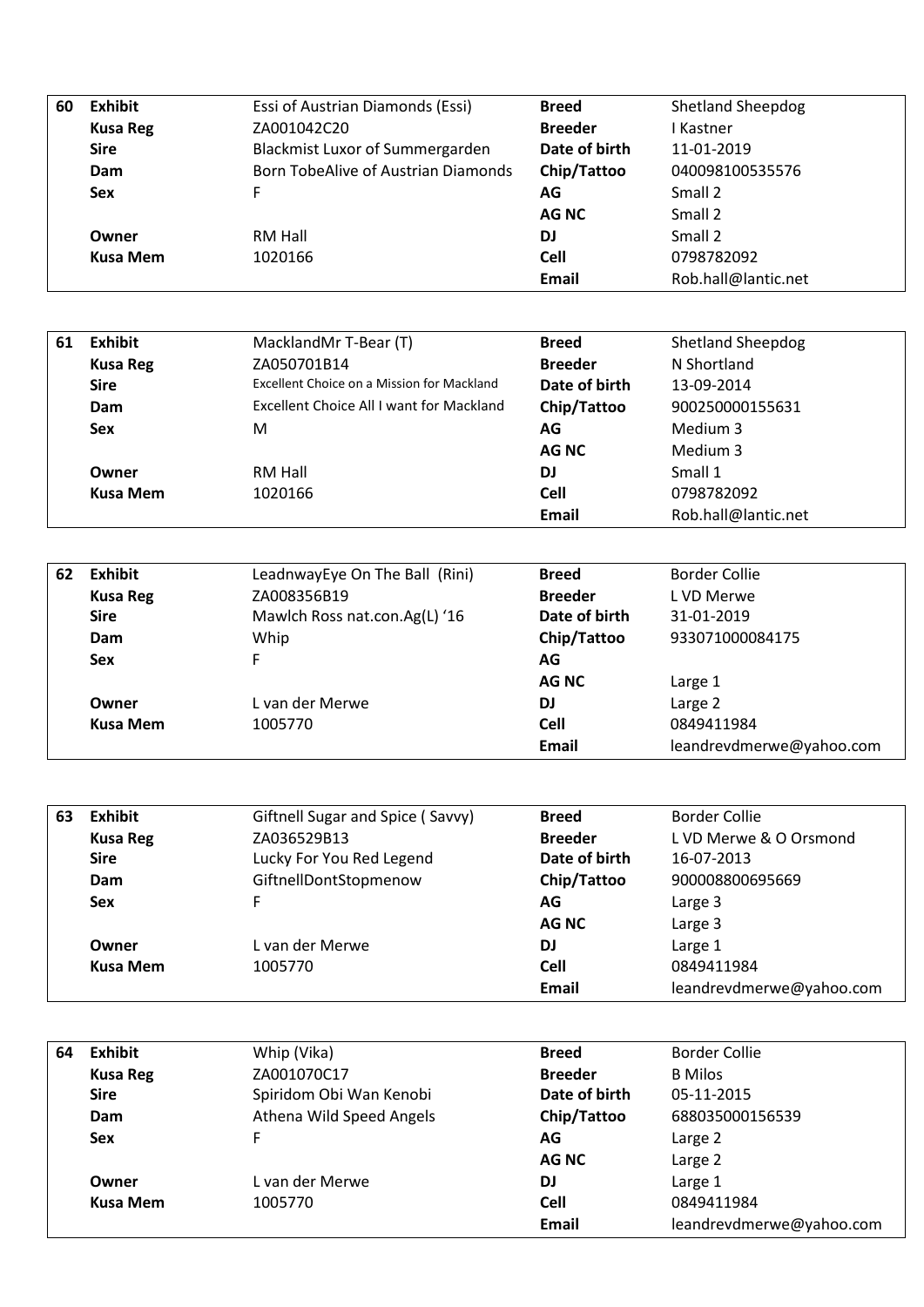| 65 | Exhibit         | Leadnway Firefly Zen (Zen)     | <b>Breed</b>   | <b>Border Collie</b>     |
|----|-----------------|--------------------------------|----------------|--------------------------|
|    | <b>Kusa Reg</b> | ZA009281B19                    | <b>Breeder</b> | L VD Merwe               |
|    | <b>Sire</b>     | Cronos Croce Del Nord          | Date of birth  | 09-02-2019               |
|    | Dam             | <b>GiftnellSugar and Spice</b> | Chip/Tattoo    | 953010003510944          |
|    | <b>Sex</b>      | F.                             | AG             | Large 1                  |
|    |                 |                                | <b>AGNC</b>    | Large 1                  |
|    | Owner           | L van der Merwe                | DJ             | Large 2                  |
|    | <b>Kusa Mem</b> | 1005770                        | <b>Cell</b>    | 0849411984               |
|    |                 |                                | Email          | leandrevdmerwe@yahoo.com |

| 66 | Exhibit         | Wavesong Ocean Blu | <b>Breed</b>   | <b>Shetland Sheepdog</b> |
|----|-----------------|--------------------|----------------|--------------------------|
|    | <b>Kusa Reg</b> | ZA001134C18        | <b>Breeder</b> |                          |
|    | <b>Sire</b>     |                    | Date of birth  | 10-11-2014               |
|    | Dam             |                    | Chip/Tattoo    |                          |
|    | <b>Sex</b>      | M                  | AG             | Medium 3                 |
|    |                 |                    | <b>AGNC</b>    | Medium 3                 |
|    | Owner           | C Karyta           | <b>DJ</b>      | Small 1                  |
|    | Kusa Mem        | 1036644            | <b>Cell</b>    | 0717123502               |
|    |                 |                    | Email          | info@ck9training.co.uk   |

| 67 | <b>Exhibit</b>  | Leadnway Spirit of Fire | <b>Breed</b>   | <b>Border Collie</b>   |
|----|-----------------|-------------------------|----------------|------------------------|
|    | <b>Kusa Reg</b> | ZA009284B19             | <b>Breeder</b> | L VD Merwe             |
|    | <b>Sire</b>     | Cronos Croce Del Nord   | Date of birth  | 09-02-2019             |
|    | Dam             | Giftnell Sugar & Spice  | Chip/Tattoo    |                        |
|    | <b>Sex</b>      | M                       | AG             | Large 1                |
|    |                 |                         | <b>AGNC</b>    | Large 1                |
|    | Owner           | C Karyta                | <b>DJ</b>      | Large 2                |
|    | <b>Kusa Mem</b> | 1036644                 | <b>Cell</b>    | 0717123502             |
|    |                 |                         | Email          | info@ck9training.co.uk |

| 68 | <b>Exhibit</b>  | Chelsea1    | <b>Breed</b>   | <b>Border Collie</b> |
|----|-----------------|-------------|----------------|----------------------|
|    | <b>Kusa Reg</b> | ZA001039Y20 | <b>Breeder</b> |                      |
|    | <b>Sire</b>     |             | Date of birth  | 16-04-2019           |
|    | Dam             |             | Chip/Tattoo    | 941000025040752      |
|    |                 |             | AG             |                      |
|    |                 |             | <b>AG NC</b>   | Large 1              |
|    | Owner           | T Tuck      | <b>DJ</b>      | Large 2              |
|    | <b>Kusa Mem</b> | 1047126     | <b>Cell</b>    | 078 5574827          |
|    |                 |             | Email          | tyla.tuck9@gmail.com |

| 69 | Exhibit         | Void | <b>Breed</b>   |
|----|-----------------|------|----------------|
|    | <b>Kusa Reg</b> |      | <b>Breeder</b> |
|    | <b>Sire</b>     |      | Date of birth  |
|    | Dam             |      | Chip/Tattoo    |
|    | Sex             |      | AG             |
|    |                 |      | <b>AG NC</b>   |
|    | Owner           |      | DJ             |
|    | <b>Kusa Mem</b> |      | Cell           |
|    |                 |      | <b>Email</b>   |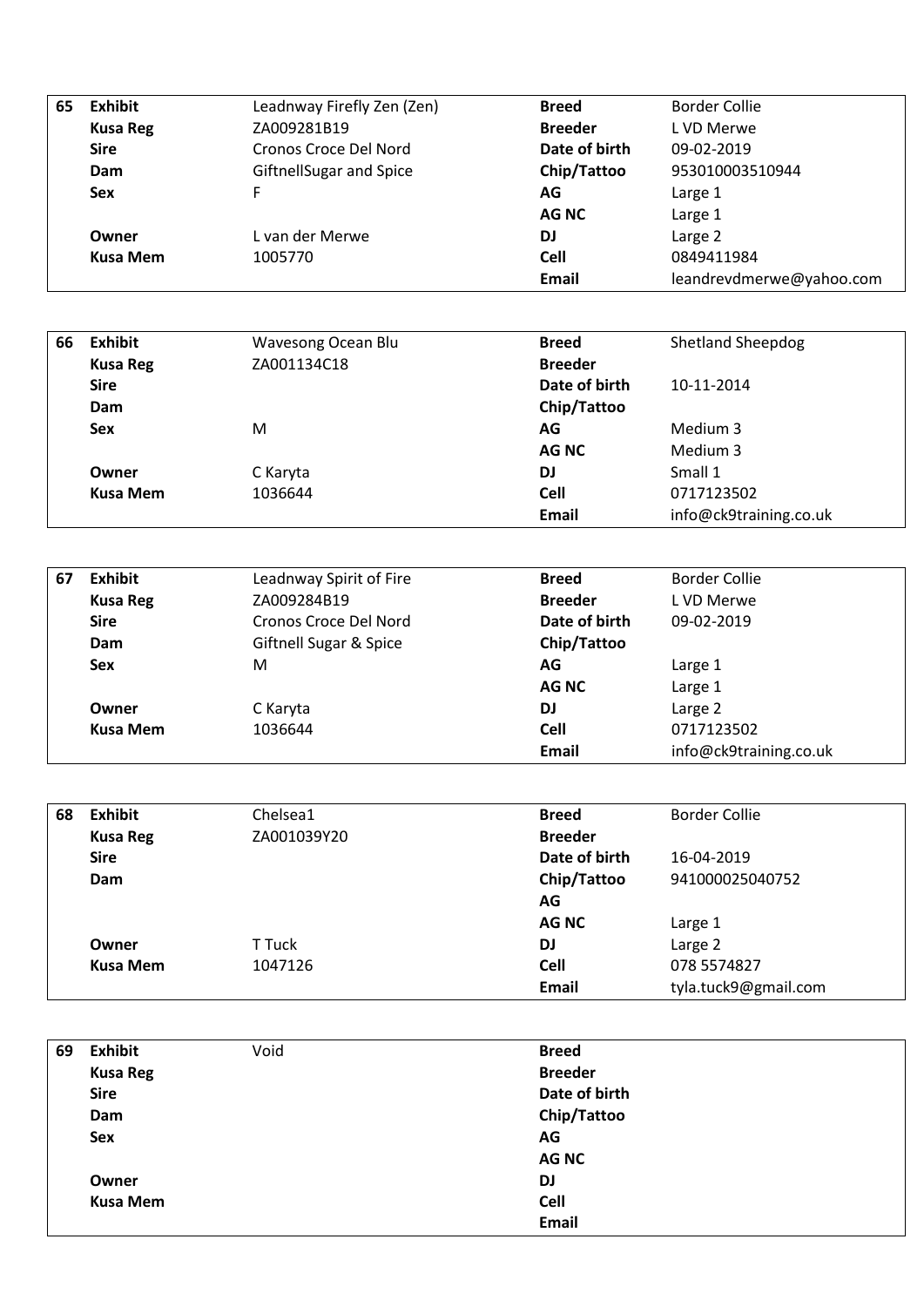| 70 | Exhibit         | Void | <b>Breed</b>   |
|----|-----------------|------|----------------|
|    | <b>Kusa Reg</b> |      | <b>Breeder</b> |
|    | <b>Sire</b>     |      | Date of birth  |
|    | Dam             |      | Chip/Tattoo    |
|    | Sex             |      | AG             |
|    |                 |      | <b>AGNC</b>    |
|    | Owner           |      | DJ             |
|    | <b>Kusa Mem</b> |      | Cell           |
|    |                 |      | <b>Email</b>   |
|    |                 |      |                |

| 71 | <b>Exhibit</b>  | Chrisri Zen      | <b>Breed</b>   | <b>Border Collie</b>        |
|----|-----------------|------------------|----------------|-----------------------------|
|    | <b>Kusa Reg</b> | ZA049257B14      | <b>Breeder</b> |                             |
|    | <b>Sire</b>     |                  | Date of birth  | 05-04-2014                  |
|    | Dam             |                  | Chip/Tattoo    | 900032001922649             |
|    | <b>Sex</b>      | M                | AG             | Large 2                     |
|    |                 |                  | <b>AGNC</b>    | Large 2                     |
|    | Owner           | <b>TA Truter</b> | <b>DJ</b>      | Large 1                     |
|    | <b>Kusa Mem</b> | 131959           | <b>Cell</b>    | 0823647011                  |
|    |                 |                  | <b>Email</b>   | justus.truter@mandela.ac.za |

| 72 | <b>Exhibit</b>  | Chap             | <b>Breed</b>   | <b>Border Collie</b>        |
|----|-----------------|------------------|----------------|-----------------------------|
|    | <b>Kusa Reg</b> | ZA006306B15      | <b>Breeder</b> |                             |
|    | <b>Sire</b>     |                  | Date of birth  | 29-09-2014                  |
|    | Dam             |                  | Chip/Tattoo    | 953010000444895             |
|    | <b>Sex</b>      |                  | AG             | Large 2                     |
|    |                 |                  | <b>AG NC</b>   | Large 3                     |
|    | Owner           | <b>TA Truter</b> | <b>DJ</b>      | Large 1                     |
|    | <b>Kusa Mem</b> | 131959           | <b>Cell</b>    | 0823647011                  |
|    |                 |                  | <b>Email</b>   | justus.truter@mandela.ac.za |

| 73 | <b>Exhibit</b>  | Void | <b>Breed</b>   |
|----|-----------------|------|----------------|
|    | <b>Kusa Reg</b> |      | <b>Breeder</b> |
|    | <b>Sire</b>     |      | Date of birth  |
|    | Dam             |      | Chip/Tattoo    |
|    | Sex             |      | AG             |
|    |                 |      | <b>AGNC</b>    |
|    | Owner           |      | DJ             |
|    | <b>Kusa Mem</b> |      | Cell           |
|    |                 |      | <b>Email</b>   |

| 74 | <b>Exhibit</b>  | Void | <b>Breed</b>   |
|----|-----------------|------|----------------|
|    | <b>Kusa Reg</b> |      | <b>Breeder</b> |
|    | <b>Sire</b>     |      | Date of birth  |
|    | Dam             |      | Chip/Tattoo    |
|    | Sex             |      | AG             |
|    |                 |      | <b>AGNC</b>    |
|    | Owner           |      | DJ             |
|    | <b>Kusa Mem</b> |      | Cell           |
|    |                 |      | <b>Email</b>   |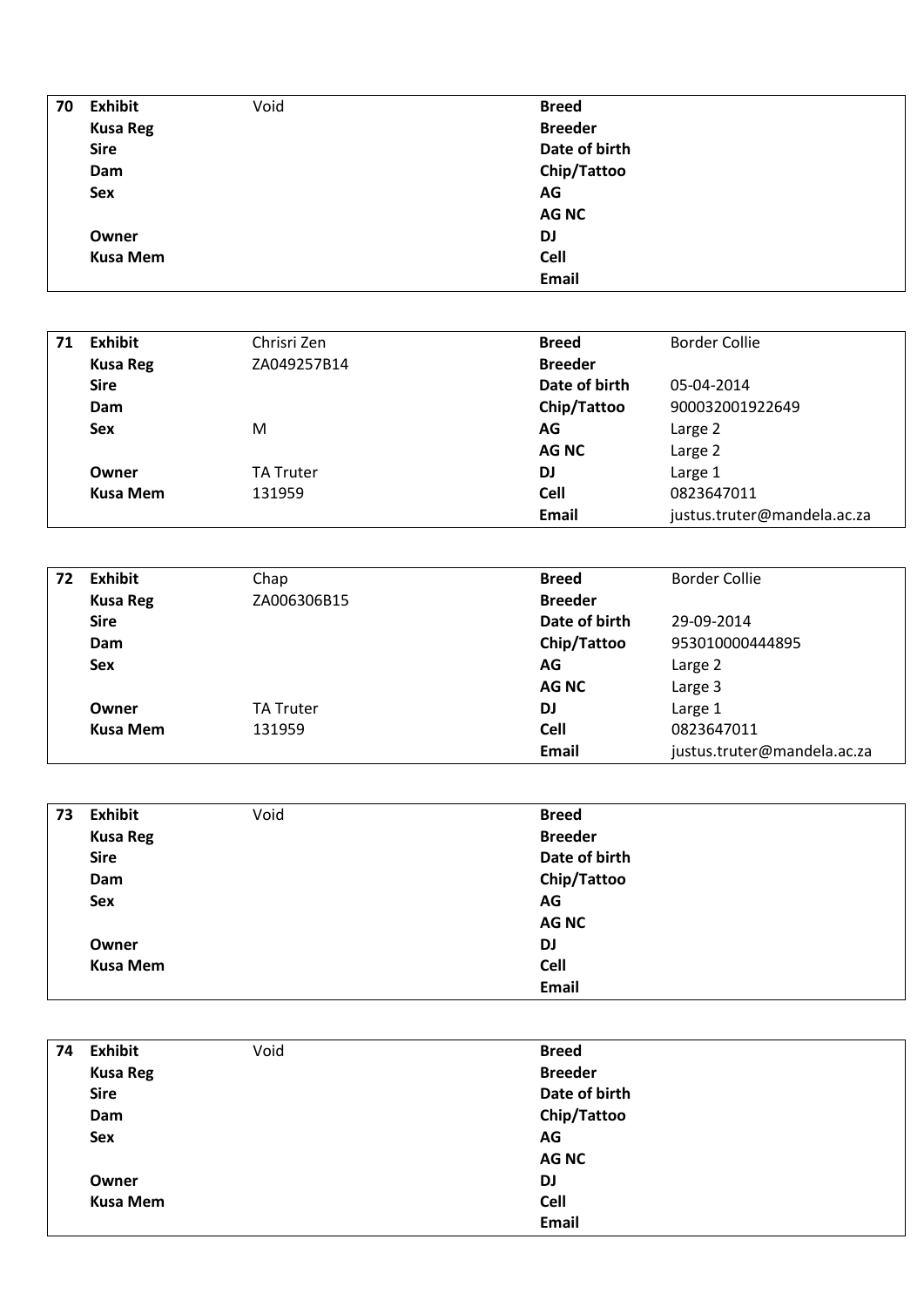| 75 | <b>Exhibit</b>  | Scozzes Kaleidoscope (Fiji)        | <b>Breed</b>   | <b>Shetland Sheepdog</b> |
|----|-----------------|------------------------------------|----------------|--------------------------|
|    | <b>Kusa Reg</b> | ZA004465B19                        | <b>Breeder</b> | Cyan Der Merwe           |
|    | <b>Sire</b>     | Ch MillridgeBut a Dream of Scozzes |                | 11-12-2018               |
|    | Dam             | Scozzes Gorgeous Girl              | Chip/Tattoo    | 953010002918909          |
|    | <b>Sex</b>      | F                                  | AG             | Medium 1                 |
|    |                 |                                    | AG NC          | Medium 1                 |
|    | Owner           | S Bosman                           | DJ             |                          |
|    | <b>Kusa Mem</b> | 1041953                            | Cell           | 0747571123               |
|    |                 |                                    | <b>Email</b>   | stef@cosmicpets.co.za    |
|    |                 |                                    |                |                          |

| 76    | <b>Exhibit</b>  | Piccola Katy Della Linea Dei Pensieri | <b>Breed</b>   | <b>Shetland Sheepdog</b> |  |
|-------|-----------------|---------------------------------------|----------------|--------------------------|--|
|       | <b>Kusa Reg</b> | ZA001024C16                           | <b>Breeder</b> | M Quinzo                 |  |
|       | <b>Sire</b>     | Rokkitassun Born to be Wild           | Date of birth  | 24-08-2015               |  |
|       | Dam             | La Turandot Della Linea Dei Pensieri  |                | 380260042427690          |  |
|       | <b>Sex</b>      | F.                                    | AG             | Small 3                  |  |
|       |                 |                                       | AG NC          | Small 3                  |  |
| Owner |                 | C Chelchinskey                        | DJ             | Small 1                  |  |
|       | <b>Kusa Mem</b> | 1018816                               | <b>Cell</b>    | 0828234618               |  |
|       |                 |                                       | Email          | Carolyn.chel@gmail.com   |  |

| 77 | <b>Exhibit</b>  | <b>Breed</b>   |
|----|-----------------|----------------|
|    | <b>Kusa Reg</b> | <b>Breeder</b> |
|    | <b>Sire</b>     | Date of birth  |
|    | Dam             | Chip/Tattoo    |
|    |                 | AG             |
|    |                 | <b>AG NC</b>   |
|    | Owner           | DJ             |
|    | <b>Kusa Mem</b> | Cell           |
|    |                 | <b>Email</b>   |

| <b>Exhibit</b>  | <b>Breed</b>   |
|-----------------|----------------|
| <b>Kusa Reg</b> | <b>Breeder</b> |
| <b>Sire</b>     | Date of birth  |
| Dam             | Chip/Tattoo    |
|                 | AG             |
|                 | <b>AGNC</b>    |
| Owner           | DJ             |
| <b>Kusa Mem</b> | Cell           |
|                 | <b>Email</b>   |